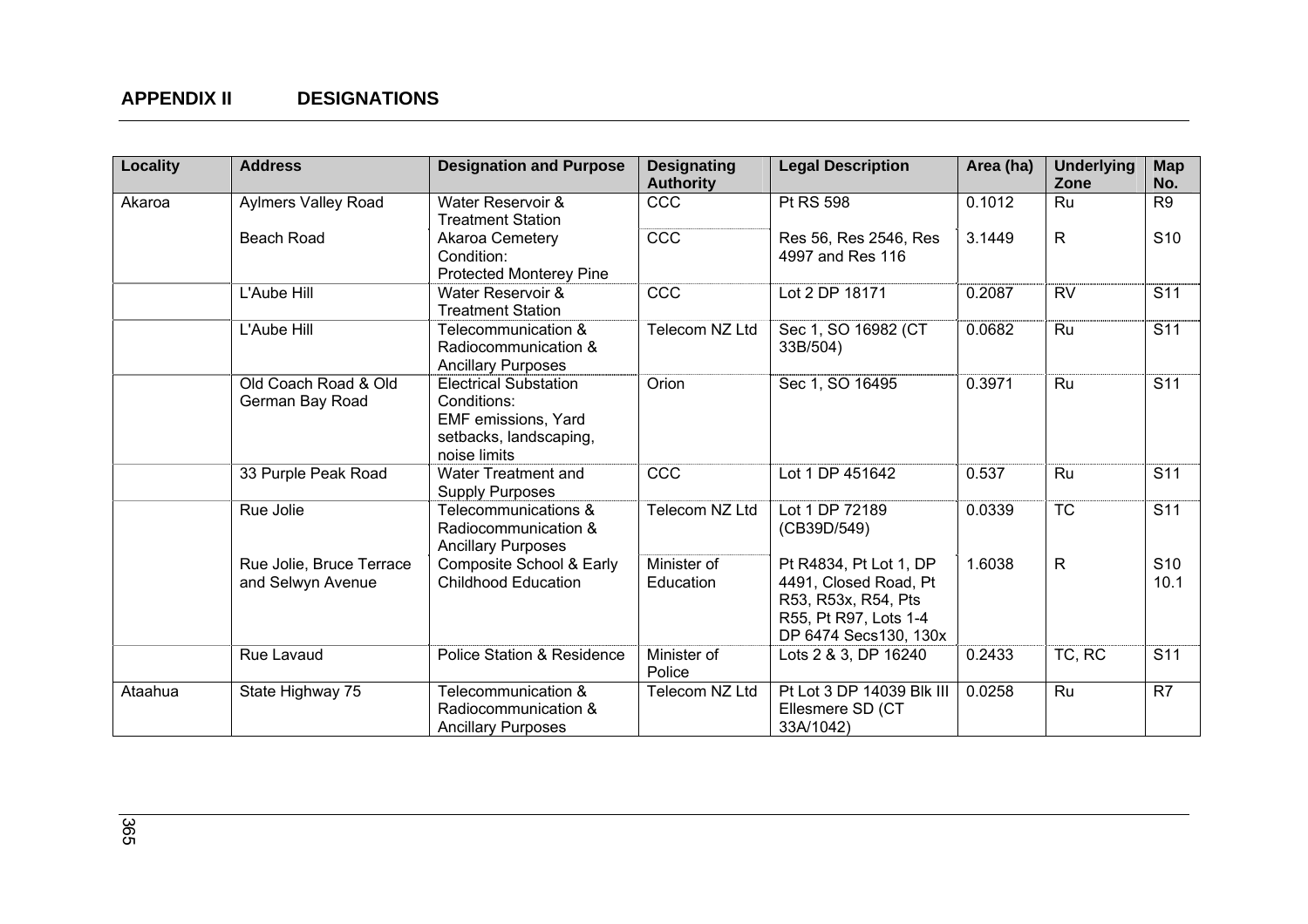| Locality              | <b>Address</b>         | <b>Designation and Purpose</b>                                                           | <b>Designating</b><br><b>Authority</b> | <b>Legal Description</b>                                    | Area (ha) | <b>Underlying</b><br>Zone | <b>Map</b><br>No. |
|-----------------------|------------------------|------------------------------------------------------------------------------------------|----------------------------------------|-------------------------------------------------------------|-----------|---------------------------|-------------------|
| Barrys Bay            | Onawe Flat Road        | <b>Waste Transfer Station</b><br>Conditions:<br>Operation Maintenance and<br>Landscaping | <b>CCC</b>                             | Lot 1 DP 73901                                              | 0.8328    | Ru                        | S <sub>16</sub>   |
| <b>Birdlings Flat</b> | State Highway 75       | Quarry & Waste Transfer<br>Station                                                       | CCC                                    | Rural Section 2426,<br>41246 and 41247.                     | 7.9230    | Ru                        | R <sub>7</sub>    |
| Church Bay            | Koromiko Place         | Water Pump (Church Bay)                                                                  | <b>CCC</b>                             | Lot 1 DP 52754                                              | 0.0072    | $\mathsf{R}$              | S7                |
| Diamond<br>Harbour    | Bay View Road          | <b>Electrical Substation</b><br>Conditions:<br><b>EMF</b> emissions                      | Orion                                  | Lot 1 DP 43699                                              | 0.1556    | Ru                        | S <sub>8</sub>    |
|                       | <b>Marine Drive</b>    | <b>Primary School</b>                                                                    | Minister of<br>Education               | Pt Lot 1 DP 14050, Blk<br>XV Halswell & Blk 1<br>Pigeon Bay | 1.7958    | R.                        | S7, 8             |
|                       | Pauaohine - Kotau Head | <b>Wastewater Treatment</b><br>Plant<br>Conditions:<br><b>Noise</b>                      | <b>CCC</b>                             | RS 39837                                                    | 0.0809    | <b>RV</b>                 | S7                |
|                       | Te Ra Crescent         | <b>Water Reservoir</b>                                                                   | <b>CCC</b>                             | Lot 55 and 56 DP 4319                                       | 0.2006    | $\mathsf{R}$              | S <sub>8</sub>    |
|                       | <b>Whero Avenue</b>    | Telecommunication &<br>Radio Communication &<br><b>Ancillary Purposes</b>                | Telecom NZ Ltd                         | Pt Lot 43 DP 9607(CT<br>33B/209)                            | 0.0166    | $\mathsf{R}$              | S <sub>8</sub>    |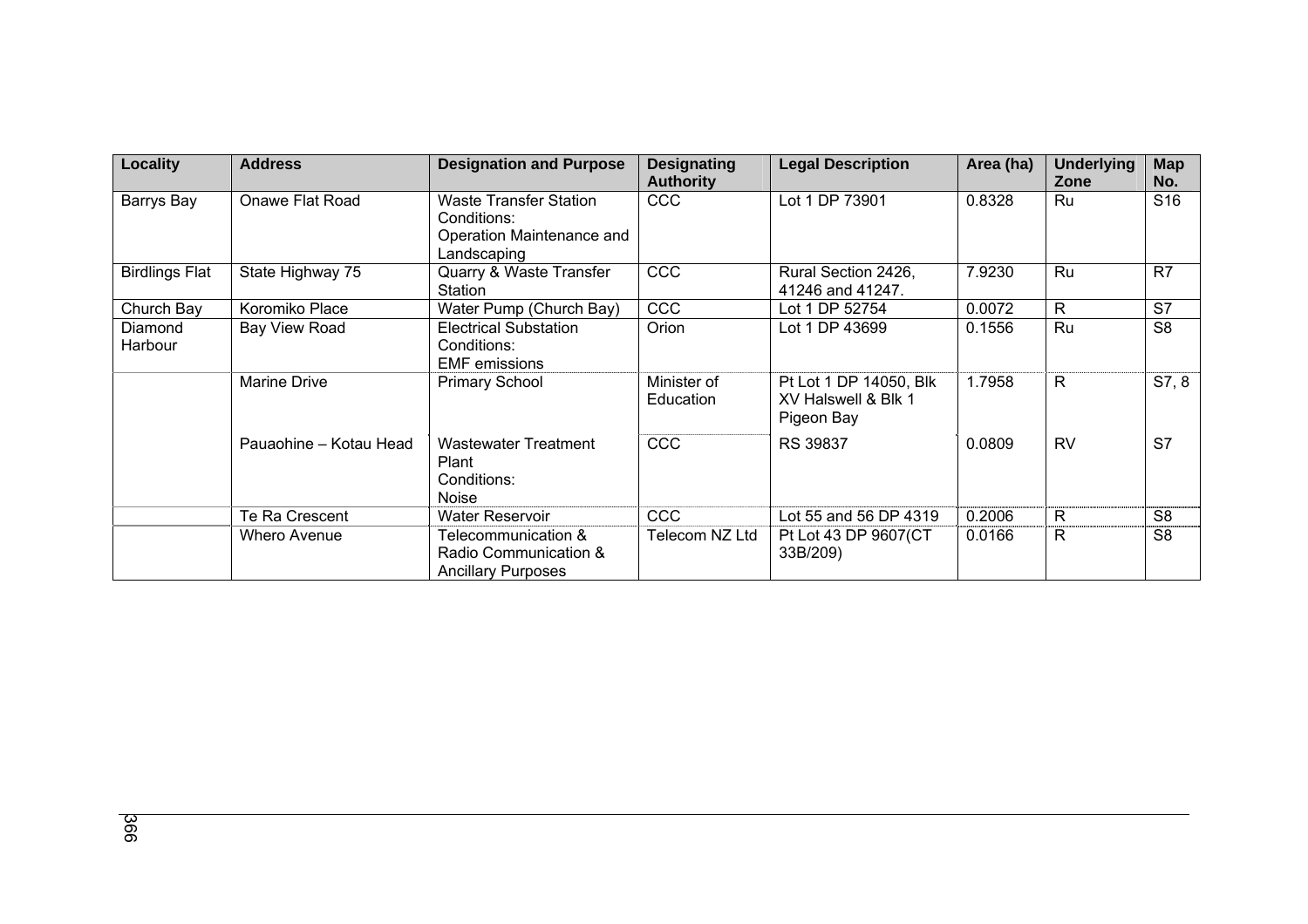| Locality             | <b>Address</b>                                                                                                                                                                 | <b>Designation and Purpose</b>                                                                      | <b>Designating</b><br><b>Authority</b> | <b>Legal Description</b>                                             | Area (ha) | <b>Underlying</b><br>Zone | <b>Map</b><br>No.                                                                                               |
|----------------------|--------------------------------------------------------------------------------------------------------------------------------------------------------------------------------|-----------------------------------------------------------------------------------------------------|----------------------------------------|----------------------------------------------------------------------|-----------|---------------------------|-----------------------------------------------------------------------------------------------------------------|
| <b>District Wide</b> | State Highway 75 (From<br>the Motukarara culvert<br>(RP14/9.52) to the 50<br>km/h sign at the northern<br>entrance to Akaroa, 45m<br>south of Old Coach Road<br>(RP 61/17.59)) | Road - State Highway<br><b>Condition: Silent File areas</b><br>026, 027 and 028                     | <b>NZTA</b>                            |                                                                      |           |                           | R3,<br>R7,<br>R <sub>8</sub><br>R9,<br>S11,<br>S12,<br>S13,<br>S14,<br>S <sub>15</sub> ,<br>S16,<br>S27,<br>S28 |
| Duvauchelle          | Chch-Akaroa Highway                                                                                                                                                            | Cemetery (Duvauchelle)                                                                              | CCC                                    | Pt Res 4877 & Pt Res<br>3038                                         | 1.2738    | Ru                        | S14                                                                                                             |
|                      | Christchurch-Akaroa<br>Road<br>(State Highway 75)                                                                                                                              | <b>Wastewater Treatment</b><br>Plant                                                                | CCC                                    | Lot 1 DP 12513                                                       | 0.1034    | <b>Ru</b>                 | S <sub>15</sub>                                                                                                 |
|                      | Christchurch-Akaroa<br>Road, (SH 75)                                                                                                                                           | <b>Primary School</b><br><b>Condition: Silent File Area</b><br>026                                  | Minister of<br>Education               | Pt Lot 14, DP 1887<br>Blk XV Pigeon Bay SD                           | 1.4746    | $\mathsf{R}$              | S <sub>15</sub>                                                                                                 |
|                      | Pawsons Valley Road                                                                                                                                                            | <b>Electrical Storage Depot</b><br>and Electrical Substation<br>Conditions:<br><b>EMF</b> emissions | Orion                                  | Lot 4 DP 359112<br>Lot 2 DP 30785                                    | 0.3938    | R                         | S <sub>15</sub>                                                                                                 |
|                      | 29 Okains Bay Road                                                                                                                                                             | Water Treatment Plant and<br>Reservoir                                                              | CCC                                    | Sectio 1, 2, 3 SO 19957<br>including the intervening<br>Road Reserve | 0.1690    | Ru                        | S14                                                                                                             |
|                      | State Highway 75                                                                                                                                                               | Telecommunication &<br>Radio Communication &<br><b>Ancillary Purposes</b>                           | Telecom NZ Ltd                         | Lot 1 DP 62762<br>Blk XV Pigeon Bay SD<br>(CT 36D/1082)              | 0.0672    | R.                        | S <sub>15</sub>                                                                                                 |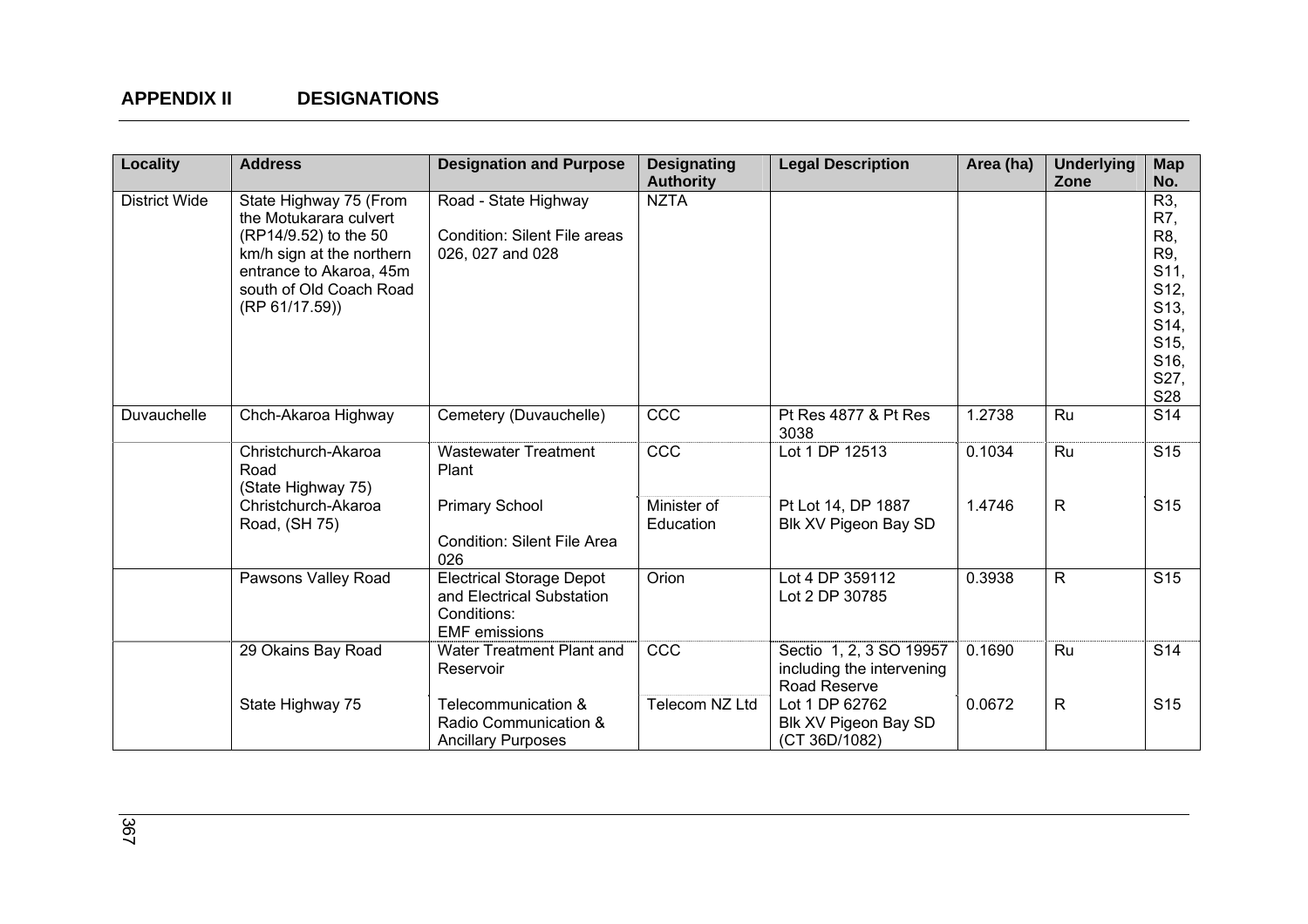| Locality            | <b>Address</b>                       | <b>Designation and Purpose</b>                                                                                        | <b>Designating</b><br><b>Authority</b> | <b>Legal Description</b>                                                                                                        | Area (ha) | <b>Underlying</b><br>Zone | <b>Map</b><br>No.      |
|---------------------|--------------------------------------|-----------------------------------------------------------------------------------------------------------------------|----------------------------------------|---------------------------------------------------------------------------------------------------------------------------------|-----------|---------------------------|------------------------|
| <b>Gebbies Pass</b> | Gebbies Pass Road and<br>Summit Road | Radiocommunication,<br>telecommunication and<br>ancillary purposes and land<br>uses                                   | Radio New<br>Zealand Ltd               | Lot 1 DP 10218, Pt Lots<br>11 & 12 DP 6355 (CT<br>1C/1173)                                                                      | 26.0456   | Ru                        | R <sub>3</sub>         |
| Governors<br>Bay    | <b>Clem Patterson Place</b>          | Water Reservoir -<br>Governors Bay                                                                                    | CCC                                    | Lot 20 DP 57247                                                                                                                 | 0.0288    | Ru                        | S <sub>5</sub>         |
|                     | <b>Dyers Pass Road</b>               | <b>Water Reservoir (Dyers</b><br>Pass)                                                                                | CCC                                    | Lot 1 DP 61239                                                                                                                  | 0.0377    | Ru                        | S <sub>5</sub>         |
|                     | <b>Ernest Adams Drive</b>            | <b>Electrical Substation</b><br><b>Conditions: EMF</b><br>emissions, yard setbacks,<br>landscaping, noise limits      | Orion                                  | Lot 1 DP 58198                                                                                                                  | 0.0957    | Ru                        | S <sub>5</sub>         |
|                     | Foreshore                            | <b>Wastewater Treatment</b><br>Plants                                                                                 | CCC                                    | Lot 1 DP 55349                                                                                                                  | 0.2309    | SS                        | S <sub>5</sub>         |
|                     | Governors Bay Road                   | <b>Water Reservoir</b>                                                                                                | CCC                                    | Lot 1 DP 59976                                                                                                                  | 0.0648    | Ru                        | R <sub>1</sub>         |
|                     | Hays Rise                            | <b>Water Reservoir</b>                                                                                                | CCC                                    | Lot 15 DP 58099                                                                                                                 | 0.0418    | Ru                        | S <sub>5</sub>         |
|                     | 1 Jetty Road                         | <b>Primary School</b>                                                                                                 | Minister of<br>Education               | Pt RS 126, Blk III,<br><b>Halswell SD</b>                                                                                       | 0.6222    | SS                        | S <sub>5</sub>         |
|                     | Lachie Griffen Rise                  | <b>Water Reservoir</b>                                                                                                | CCC                                    | Lot 17 DP 57247                                                                                                                 | 0.0592    | SS                        | S <sub>5</sub>         |
|                     | Main Road                            | Telecommunication &<br>Radio Communication &<br><b>Ancillary Purposes</b>                                             | Telecom NZ Ltd                         | Pt Lot 2 DP 14692<br>(CT 33A/1095)                                                                                              | 0.0268    | SS                        | $\overline{\text{S5}}$ |
| Hilltop             | State Highway 75                     | Road - State Highway                                                                                                  | <b>NZTA</b>                            | Road Reserve                                                                                                                    |           | Ru                        | R <sub>8</sub>         |
|                     | Summit Road                          | Telecommunication &<br>Radio Communication &<br><b>Ancillary Purposes</b><br>Conditions: Height and<br>visual effects | Telecom NZ Ltd                         | Pt Lot 1, Lots 4 & 5<br>DP4902, Pt RS's 11546,<br>1147, 22791, 23203,<br>25399, 35374 Blk XIV<br>Pigeon Bay SD (CT<br>16K/1154) | 0.728     | Ru                        | R <sub>4</sub>         |
| Kaituna Valley      | Kaituna Valley Road                  | Cemetery                                                                                                              | CCC                                    | Lot 2 DP 10339                                                                                                                  | 0.0938    | Ru                        | R <sub>7</sub>         |
| Le Bons Bay         | Cemetery Road                        | Cemetery                                                                                                              | CCC                                    | <b>Res 800</b>                                                                                                                  | 2.5       | Ru                        | S21                    |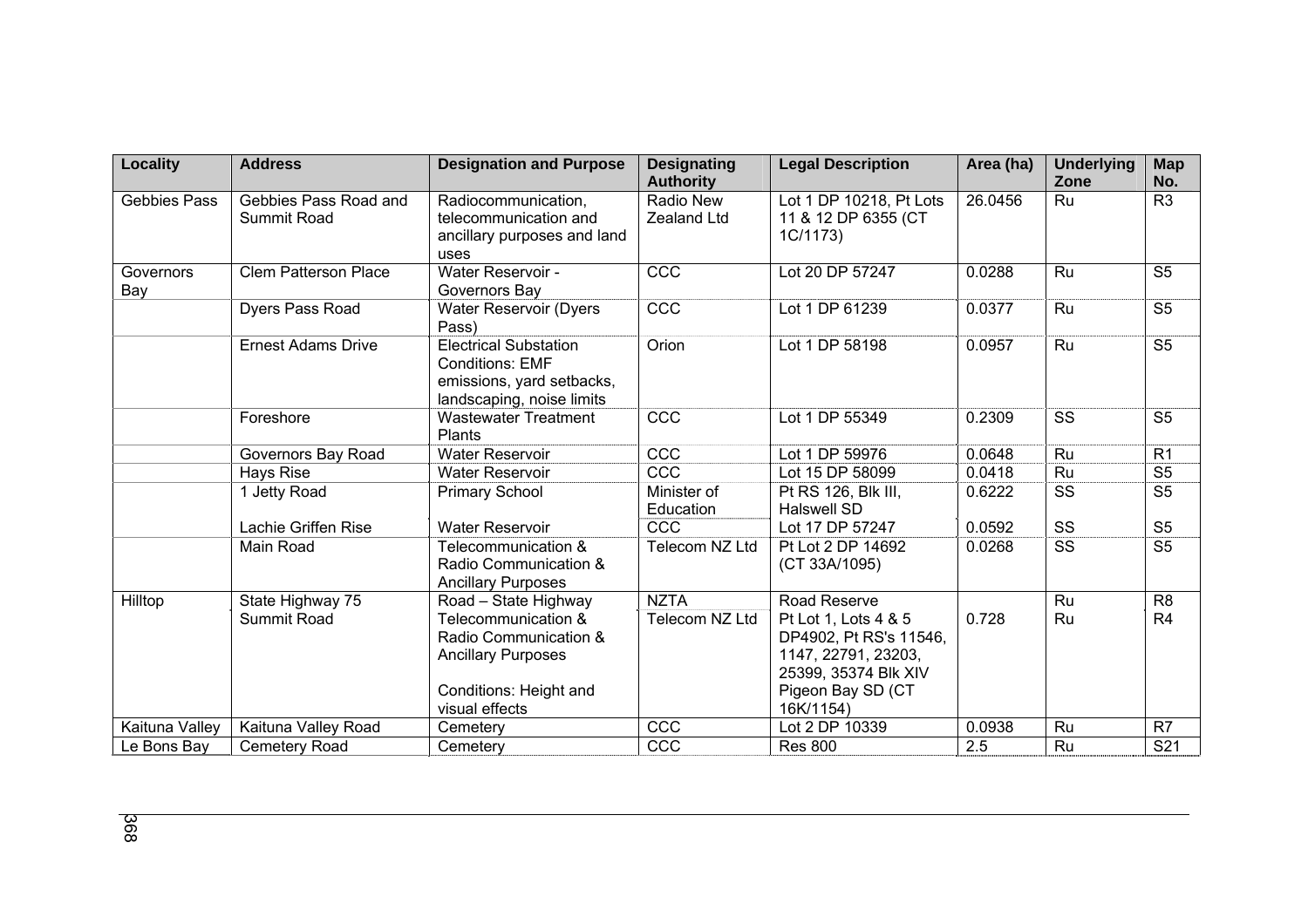| Locality            | <b>Address</b>               | <b>Designation and Purpose</b>                                                          | <b>Designating</b><br><b>Authority</b> | <b>Legal Description</b>                                                         | Area (ha) | <b>Underlying</b><br>Zone | <b>Map</b><br>No. |
|---------------------|------------------------------|-----------------------------------------------------------------------------------------|----------------------------------------|----------------------------------------------------------------------------------|-----------|---------------------------|-------------------|
|                     | Le Bons Bay Cemetery<br>Road | <b>Waste Transfer Station</b>                                                           | <b>CCC</b>                             | <b>Res 800</b>                                                                   | 0.0570    | Ru                        | S21               |
|                     | Dalglishs Road               | <b>Meteorological Activities</b><br>(Automatic Weather<br>Station)<br>Condition: Height | Meteorological<br>Service of NZ<br>Ltd | Pt RS 31981                                                                      | 0.04      | Ru                        | R <sub>9</sub>    |
|                     | Le Bons Bay Road             | Telecommunication &<br>Radio Communication &<br><b>Ancillary Purposes</b>               | Telecom NZ Ltd                         | Pt Lot 2 DP 2978<br>(CT 33A/1129)                                                | 0.0278    | <b>Ru</b>                 | <b>S20</b>        |
| Little Akaloa       | Chorlton                     | Cemetery (Little Akaloa)                                                                | CCC                                    | Res 4949 & Res 4936                                                              | 0.4433    | Ru                        | S <sub>23</sub>   |
|                     | Little Akaloa Road           | <b>Waste Transfer Station</b>                                                           | CCC                                    | Legal Road                                                                       | 0.0225    | Ru                        | R <sub>5</sub>    |
|                     | Little Akaloa Road           | Telecommunication &<br>Radio Communication &<br><b>Ancillary Purposes</b>               | Telecom NZ Ltd                         | Pt RS 195 SO 9435 (CT<br>29K/903)                                                | 0.0222    | SS                        | S <sub>23</sub>   |
| <b>Little River</b> | Church Road                  | <b>Electrical Substation</b><br><b>Conditions: EMF emissions</b>                        | Orion                                  | Pt Sec 3B2B1, Blk IV,<br>MR 887 Pt Wairewa<br>Maori, Reserve 887 IV<br>No. 3B2B1 | 0.0215    | Ru                        | <b>S27</b>        |
|                     | Council Hill Road            | Water Reservoir &<br><b>Treatment Station (Little</b><br>River)                         | CCC                                    | Lot 4 DP 54593                                                                   | 0.1845    | SS                        | <b>S28</b>        |
|                     | Port Levy Road               | Primary School & Early<br><b>Childhood Education</b>                                    | Minister of<br>Education               | Wairewa, MR 887, Blk<br>III Sec 2, Blk XIII,<br>Pigeon Bay SD                    | 0.8524    | <b>SS</b>                 | S27,<br>28        |
|                     | State Highway 75             | Telecommunication &<br>Radio Communication &<br><b>Ancillary Purposes</b>               | Telecom NZ Ltd                         | Easement A DP 69182<br>over Pt Sec12, Blk 1,<br>Res 887 CT (32K/5)               | 0.0279    | Ru                        | S28               |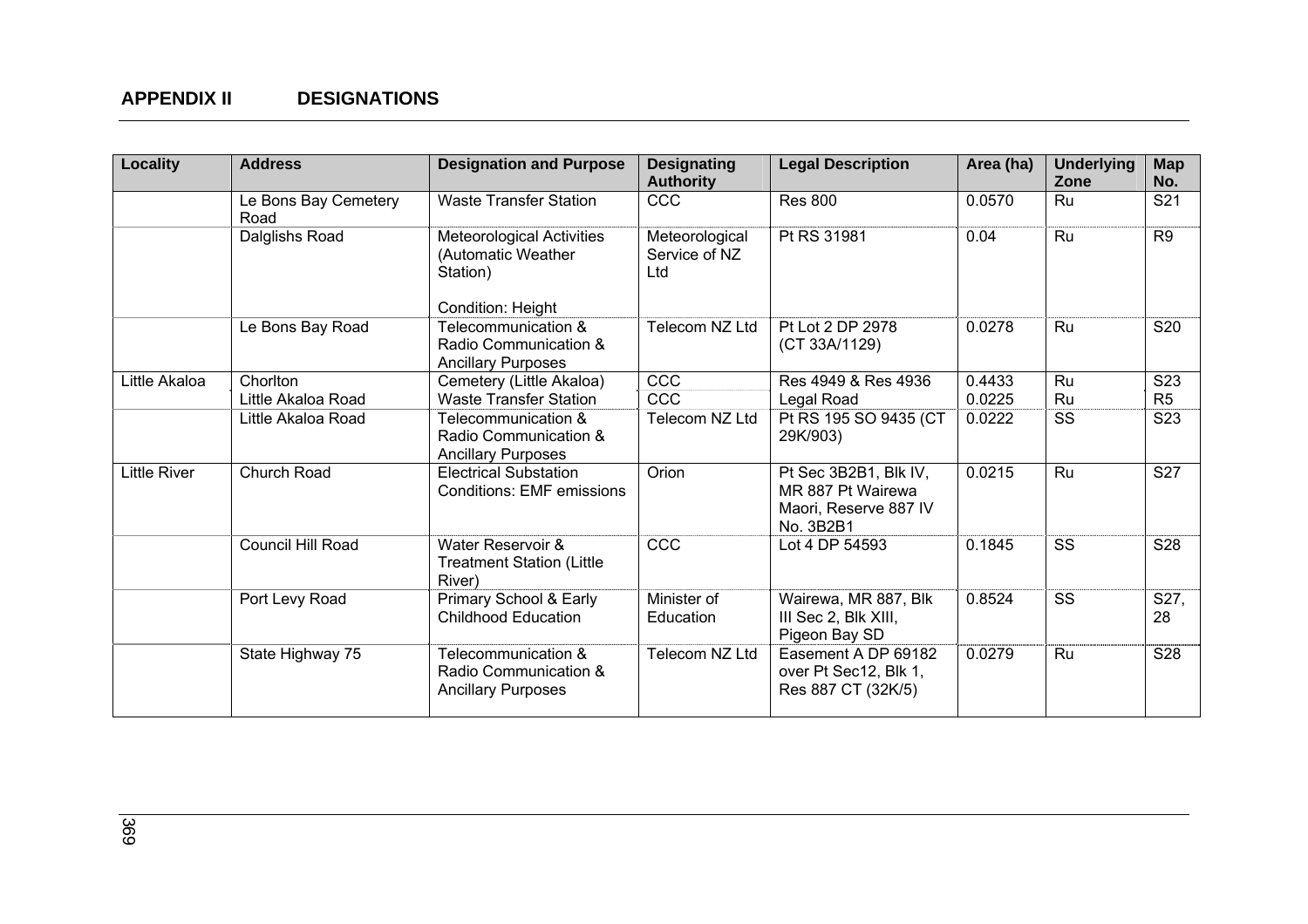| Locality  | <b>Address</b>                   | <b>Designation and Purpose</b>                                                                                         | <b>Designating</b><br><b>Authority</b> | <b>Legal Description</b>                                                                                                                                      | Area (ha) | <b>Underlying</b><br>Zone | <b>Map</b><br>No.     |
|-----------|----------------------------------|------------------------------------------------------------------------------------------------------------------------|----------------------------------------|---------------------------------------------------------------------------------------------------------------------------------------------------------------|-----------|---------------------------|-----------------------|
| Lyttelton | <b>Canterbury Street</b>         | Telecommunication &<br>Radio Communication &<br><b>Ancillary Purposes</b>                                              | Telecom NZ Ltd                         | Lot 1 DP 56786 Blk IV<br>Halswell SD (CT<br>33F/89)                                                                                                           | 0.0442    | <b>TC</b>                 | S <sub>2</sub>        |
|           | Cashin Quay                      | <b>Waste Water Treatment</b><br>Plant<br>Conditions: Noise Levels,<br>dust, odour, monitoring and<br>visual appearance | CCC                                    | Lot 2 DP 71318                                                                                                                                                | 0.8797    | <b>LP</b>                 | S <sub>1</sub>        |
|           | 42 Exeter Street                 | Water Pumping Station &<br>Reservoir                                                                                   | CCC                                    | Lot 1 DP 67378                                                                                                                                                | 0.0400    | <b>RC</b>                 | S <sub>2</sub>        |
|           | Norwich Quay/Cashin<br>Quay Area | Railway Purposes                                                                                                       | New Zealand<br>Railways<br>Corporation | Pt Section 314 TN of<br>Lyttelton, Pt Section 344<br>TN of Lyttelton, Lot 1 DP<br>76823 (CB41B/813),<br>Section 1 SO 19973, Lot<br>1 DP 76824 (CB<br>41B/814) | 3.6437    | <b>LP</b>                 | S1,<br>S <sub>2</sub> |
|           | <b>Oxford Street</b>             | Cemetery (Lyttelton)                                                                                                   | CCC                                    | Lot 1 DP 11713                                                                                                                                                | 1.2993    | $\mathsf{R}$              | S <sub>2</sub>        |
|           | <b>Oxford Street</b>             | <b>Primary School</b>                                                                                                  | Minister of<br>Education               | Pt Res 1372, Res 4110<br>& Pt Res 35, 36, Blk IV<br>Halswell SD Res 4150,<br>Pt Res 35 Canterbury<br>Dist.                                                    | 0.92720   | RC and TC                 | S <sub>2</sub>        |
|           | Reserve Terrace                  | Cemetery & Pedestrian<br>Right of Way (Lyttelton)                                                                      | CCC                                    | Res 45 & 46 & Lot 43<br>DP 9983                                                                                                                               | 0.8306    | $\mathsf{R}$              | S <sub>1</sub>        |
|           | <b>Reserve Terrace</b>           | <b>Electrical Substation</b><br><b>Conditions: EMF emissions</b>                                                       | Orion                                  | Lot 21 DP 9983                                                                                                                                                | 0.0129    | R                         | S1,<br>S <sub>2</sub> |
|           | Somes Road                       | Water Reservoir & Pump<br>Station                                                                                      | CCC                                    | <b>Road Reserve</b>                                                                                                                                           | 0.0750    | Ru                        | $\overline{S2}$       |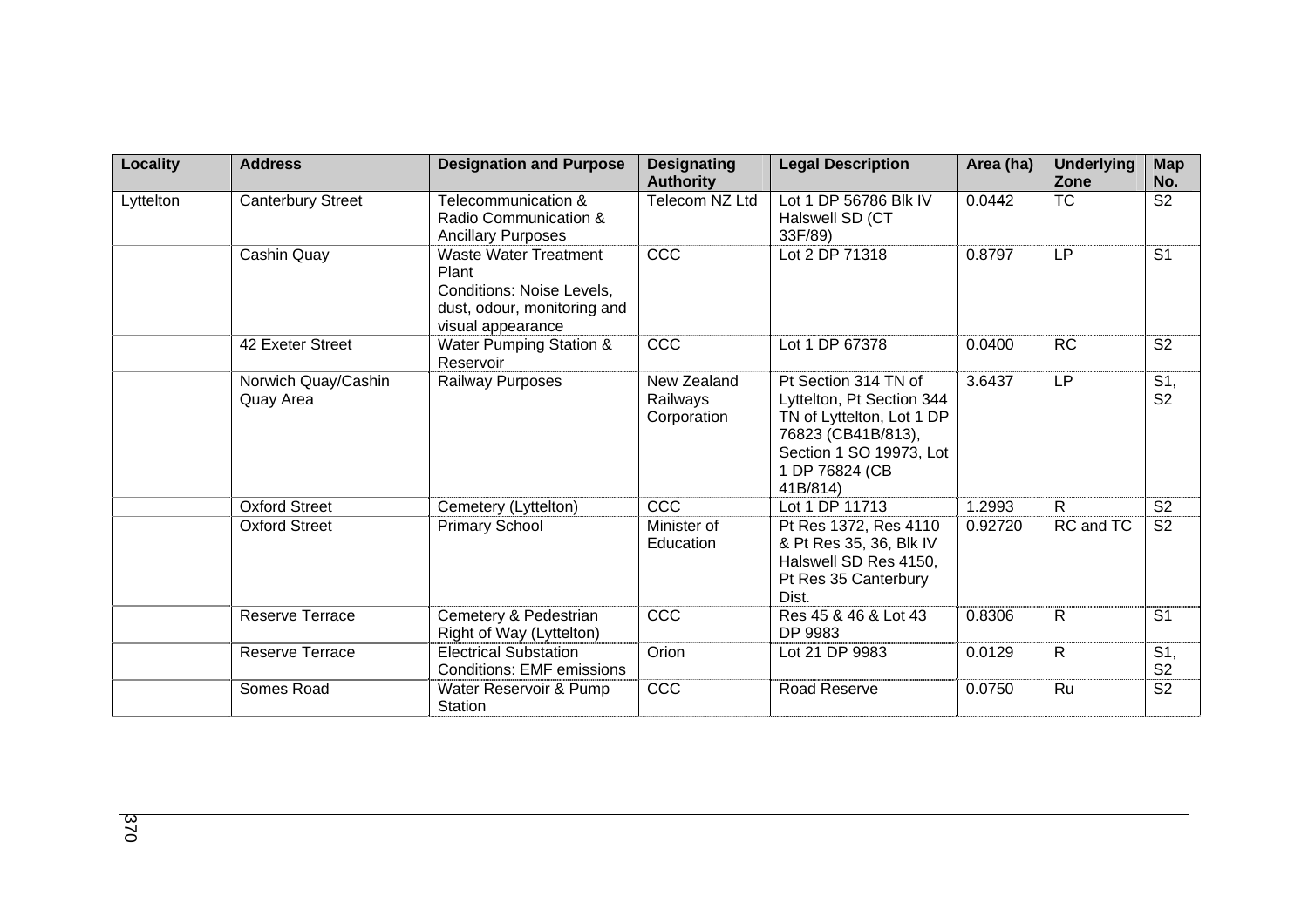| <b>Locality</b> | <b>Address</b>                                                                                                                             | <b>Designation and Purpose</b>                                                                                        | <b>Designating</b><br><b>Authority</b> | <b>Legal Description</b>                                                                                         | Area (ha) | <b>Underlying</b><br>Zone | <b>Map</b><br>No.                 |
|-----------------|--------------------------------------------------------------------------------------------------------------------------------------------|-----------------------------------------------------------------------------------------------------------------------|----------------------------------------|------------------------------------------------------------------------------------------------------------------|-----------|---------------------------|-----------------------------------|
|                 | State Highway 74 (From<br>the Lyttelton Tunnel<br>roundabout up to and<br>including the intersection<br>with Cashin Quay (RP<br>26/0.72)). | Road - State Highway                                                                                                  | <b>NZTA</b>                            |                                                                                                                  |           |                           | $\overline{S1}$<br>S <sub>2</sub> |
|                 | State Highway 74<br>Motorway (Tunnel Portal<br>at the Lyttelton end to the<br>Lyttelton Tunnel<br>roundabout (RP26/0.00))                  | Motorway - State Highway                                                                                              | <b>NZTA</b>                            |                                                                                                                  |           |                           | S <sub>2</sub>                    |
|                 | Sumner Road                                                                                                                                | <b>Police Station</b>                                                                                                 | Minister of<br>Police                  | Sec 356, Town of<br>Lyttelton                                                                                    | 0.1595    | <b>TC</b>                 | S <sub>2</sub>                    |
|                 | <b>Voelas Road</b>                                                                                                                         | Primary School & Early<br><b>Childhood Education</b><br><b>Condition: Protected</b><br>Pohutukawa tree                | Minister of<br>Education               | Pt Lots 1 DP 1738, Pt<br>Sec 251, Pt Secs 346,<br>Lot 1 DP 4657, Secs<br>247-249, Sec 348, Blk<br>IV Halswell SD | 0.6092    | $\mathsf{R}$              | S <sub>2</sub>                    |
|                 | <b>Wilsons Road</b>                                                                                                                        | <b>Water Reservoir</b>                                                                                                | <b>CCC</b>                             | Lot 1 DP 24852                                                                                                   | 0.0301    | Ru                        | S <sub>3</sub>                    |
| Marleys Hill    | <b>Worsley Road</b>                                                                                                                        | Telecommunication &<br>Radio Communication &<br><b>Ancillary Purposes</b><br>Conditions: Height and<br>visual effects | Telecom NZ Ltd                         | Pt Lot 1 DP 16075 Blk III<br>Halswell SD (CT<br>33B/208)                                                         | 0.564     | Ru                        | R1                                |
| Mt Pearce       | Mt Pearce, (off the<br>Summit Road)                                                                                                        | Telecommunication &<br>Radio Communication &<br><b>Ancillary Purposes</b><br>Conditions: Height and<br>visual effects | Telecom NZ Ltd                         | Pt Lot 1 DP 3469<br>Akaroa SD (CT<br>481/171)                                                                    | 0.098     | Ru                        | R <sub>4</sub>                    |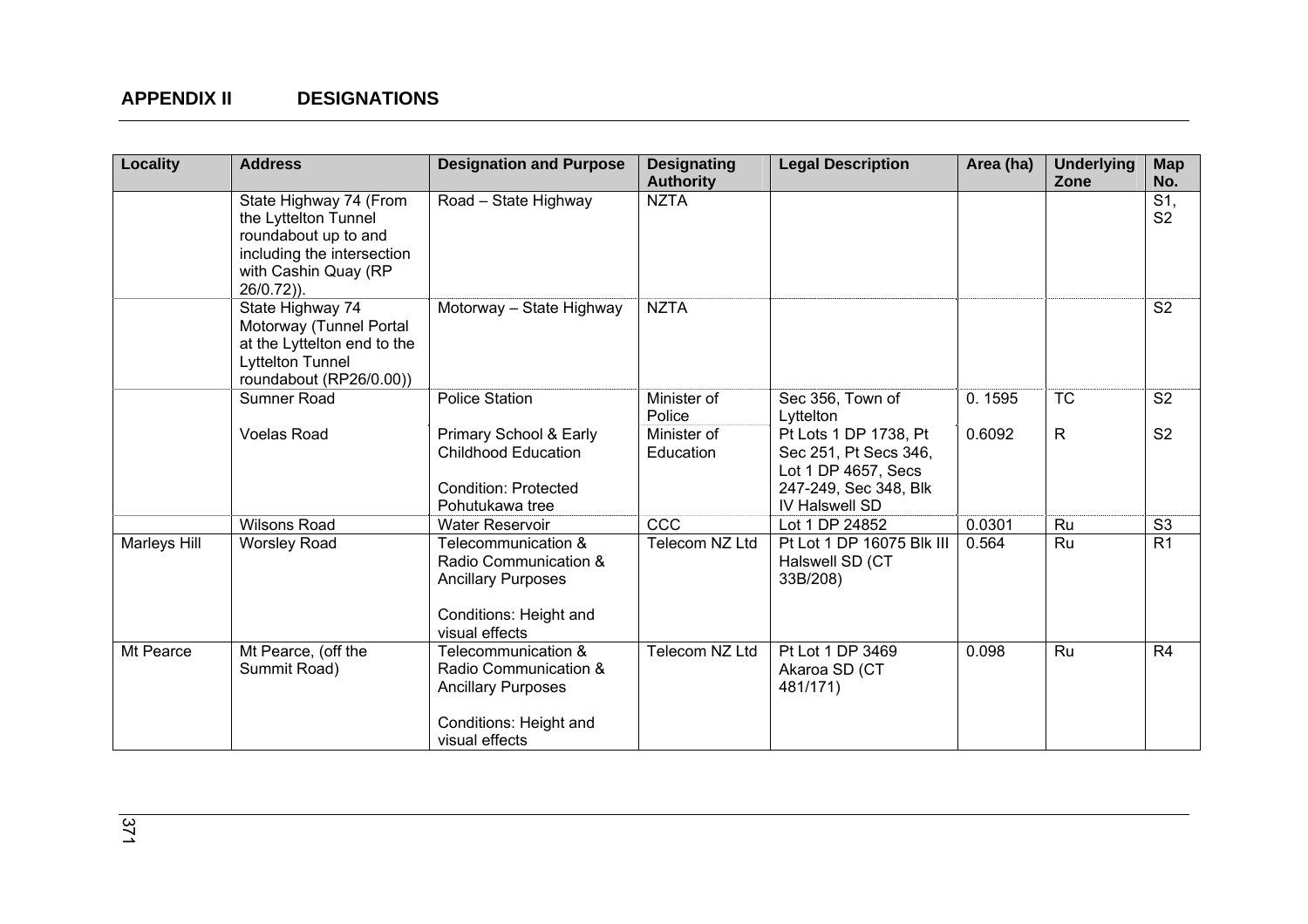| Locality         | <b>Address</b>                                     | <b>Designation and Purpose</b>                                                                                        | <b>Designating</b><br><b>Authority</b> | <b>Legal Description</b>                                                                                                                                                                       | Area (ha) | <b>Underlying</b><br>Zone | <b>Map</b><br>No. |
|------------------|----------------------------------------------------|-----------------------------------------------------------------------------------------------------------------------|----------------------------------------|------------------------------------------------------------------------------------------------------------------------------------------------------------------------------------------------|-----------|---------------------------|-------------------|
| Mt Pleasant      | Broadleaf Lane (off<br>Summit Road)                | Telecommunication &<br>Radio Communication &<br><b>Ancillary Purposes</b><br>Conditions: Height and<br>visual effects | Telecom NZ Ltd                         | Freehold Area: Pt RS<br>500 & 34917, part of Pt<br>Lot 1 DP 4018 and Pt<br>Lots 1 & 2 DP 11832,<br>Blk 1 Sumner SD<br>Ground Lease Area Pt<br>Res 3817 Blk XVI<br>Christchurch (CT<br>33F/720) | 2.9898    | Ru                        | R <sub>1</sub>    |
| Okains Bay       | Okains Bay - Chorlton<br>Road                      | Cemetery (Okains Bay)                                                                                                 | CCC                                    | <b>Res 148</b>                                                                                                                                                                                 | 2.0234    | Ru                        | $\overline{S22}$  |
|                  | Okains Bay Road                                    | <b>Primary School</b>                                                                                                 | Minister of<br>Education               | Lot 1 DP 9583, Pt RS<br>827, SO 3091, Blk IV,<br>Okains Bay SD                                                                                                                                 | 1.2139    | Ru                        | S22               |
|                  | Okains Bay Road                                    | Telecommunication &<br>Radio Communication &<br><b>Ancillary Purposes</b>                                             | Telecom NZ Ltd                         | Lot 1 DP 56924 (CT<br>33F/194)                                                                                                                                                                 | 0.0223    | Ru                        | S22               |
|                  | <b>Okains River Road -</b><br><b>Chorlton Road</b> | <b>Waste Transfer Station</b>                                                                                         | CCC                                    | Legal Road                                                                                                                                                                                     | 0.0325    | Ru                        | S22               |
| Pigeon Bay       | <b>Wilsons Road</b>                                | Cemetery (Pigeon Bay)                                                                                                 | CCC                                    | <b>Res 624</b>                                                                                                                                                                                 | 0.8094    | Ru                        | R <sub>4</sub>    |
|                  | Pigeon Bay Road                                    | Telecommunication &<br>Radio Communication &<br><b>Ancillary Purposes</b>                                             | Telecom NZ Ltd                         | Pt Lot 1 DP 9830 CT<br>33B/54)                                                                                                                                                                 | 0.0215    | Ru                        | S25               |
| <b>Takamatua</b> | Takamatua Valley Road                              | Water Reservoir &<br><b>Treatment Station</b>                                                                         | CCC                                    | Pt RS 4122                                                                                                                                                                                     | 0.78      | Ru                        | R <sub>9</sub>    |
| Teddington       | <b>Teddington-Purau Road</b>                       | <b>Electrical Substation</b><br><b>Conditions: EMF emissions</b>                                                      | Orion                                  | Lot 1 DP 28407                                                                                                                                                                                 | 0.0675    | Ru                        | R <sub>3</sub>    |
| <b>Tikao Bay</b> | Tikao Bay Road                                     | <b>Wastewater Treatment</b><br>Plant                                                                                  | CCC                                    | Lot 2 DP 79380                                                                                                                                                                                 | 0.5665    | S <sub>18</sub>           | Ru                |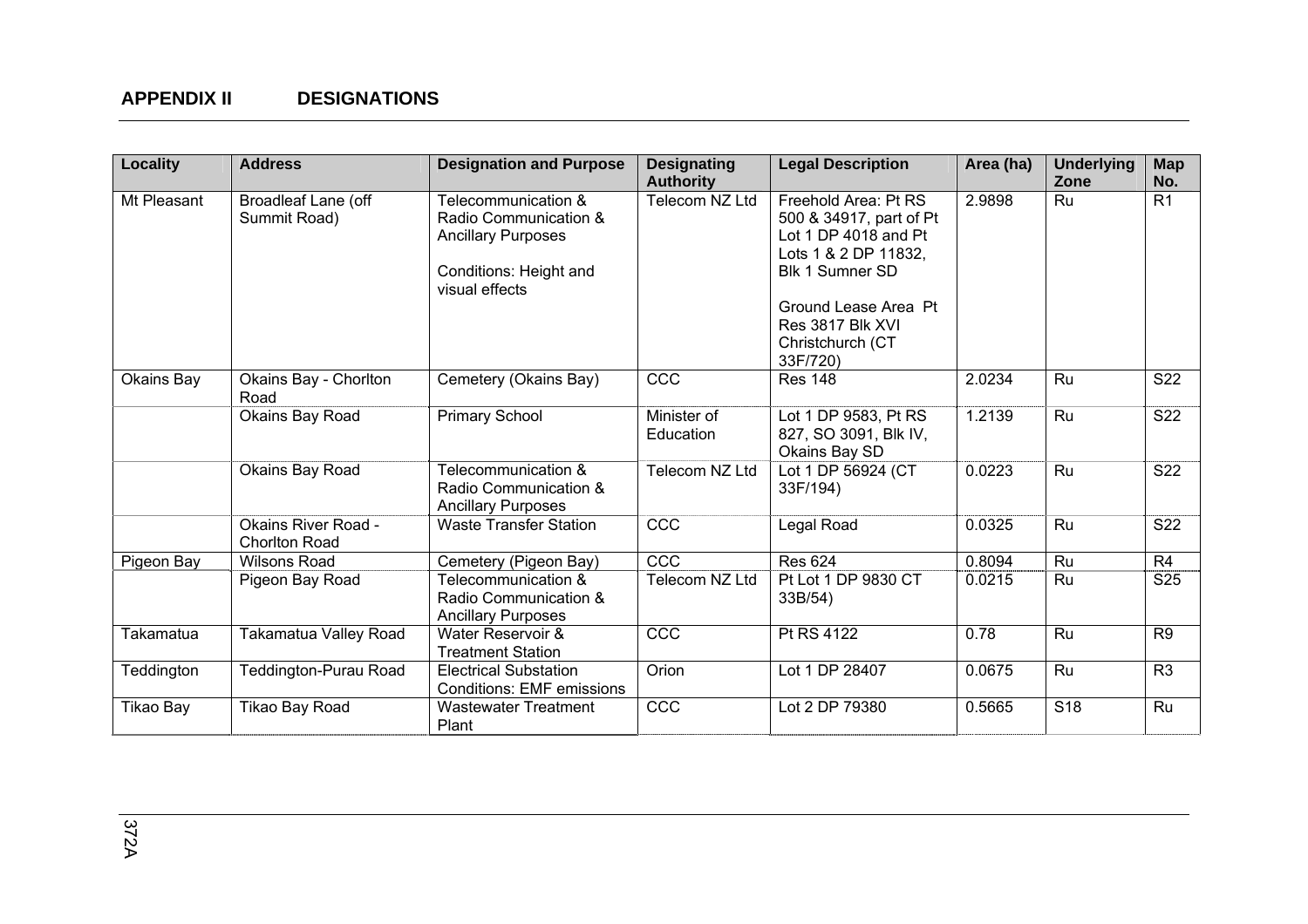| Locality | <b>Address</b> | <b>Designation and Purpose</b>                                      | <b>Designating</b><br><b>Authority</b> | <b>Legal Description</b> | Area (ha) | <b>Underlying</b><br>Zone | <b>Map</b><br>No. |
|----------|----------------|---------------------------------------------------------------------|----------------------------------------|--------------------------|-----------|---------------------------|-------------------|
|          | Tikao Bay Road | <b>Wastewater Pumping</b><br>Station<br>Conditions:<br>Noise levels | CCC                                    | Road Reserve             | 0.14      | SS                        | S <sub>18</sub>   |
|          | Tikao Bay Road | <b>Wastewater Pumping</b><br>Station<br>Conditions:<br>Noise levels | CCC                                    | Lot 21 DP 45004          | 0.0385    | SS                        | R <sub>18</sub>   |
| Wainui   | Cemetery Road  | Cemetery (Wainui)                                                   | CCC                                    | RS 41892                 | 1.0627    | Ru                        | S <sub>18</sub>   |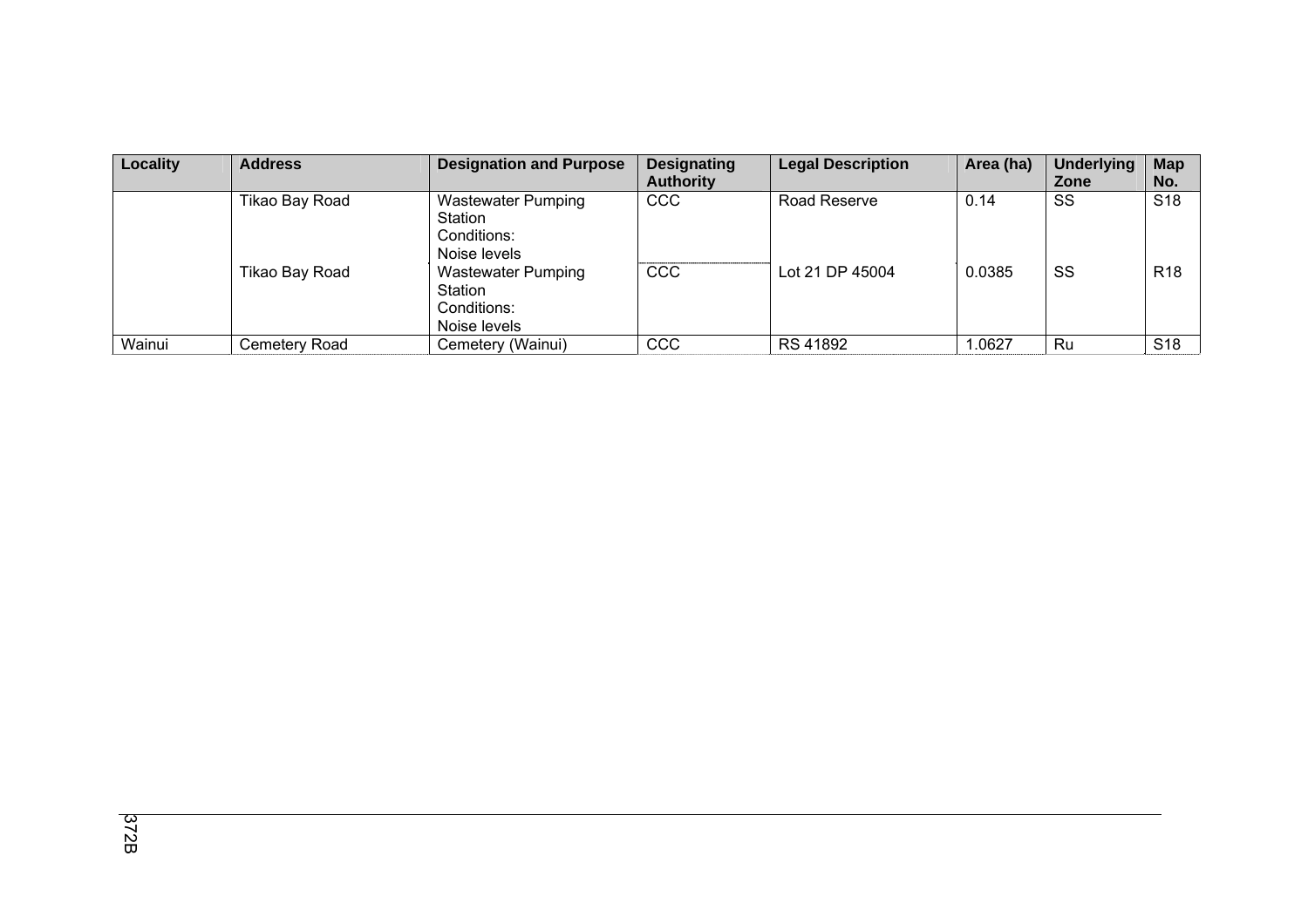# **Conditions to the above Designations**

| Locality | <b>Address</b>             | <b>Designation and Purpose</b> | <b>Designating</b> | <b>Conditions</b>                                      |
|----------|----------------------------|--------------------------------|--------------------|--------------------------------------------------------|
|          |                            |                                | <b>Authority</b>   |                                                        |
| Akaroa   | <b>Aylmers Valley Road</b> | Water Reservoir &              | <b>CCC</b>         |                                                        |
|          |                            | Treatment Station              |                    |                                                        |
|          | Beach Road                 | Akaroa Cemeteries              | <b>CCC</b>         | Rule 1 of Chapter 15 Trees shall apply to the group of |
|          |                            | Condition:                     |                    | Monterey Pines on this site.                           |
|          |                            | <b>Protected Monterey Pine</b> |                    |                                                        |
|          | L'Aube Hill                | Water Reservoir &              | <b>CCC</b>         |                                                        |
|          |                            | Treatment Station_             |                    |                                                        |
|          | L'Aube Hill                | Telecommunication &            | Telecom NZ Ltd     |                                                        |
|          |                            | Radiocommunication &           |                    |                                                        |
|          |                            | <b>Ancillary Purposes</b>      |                    |                                                        |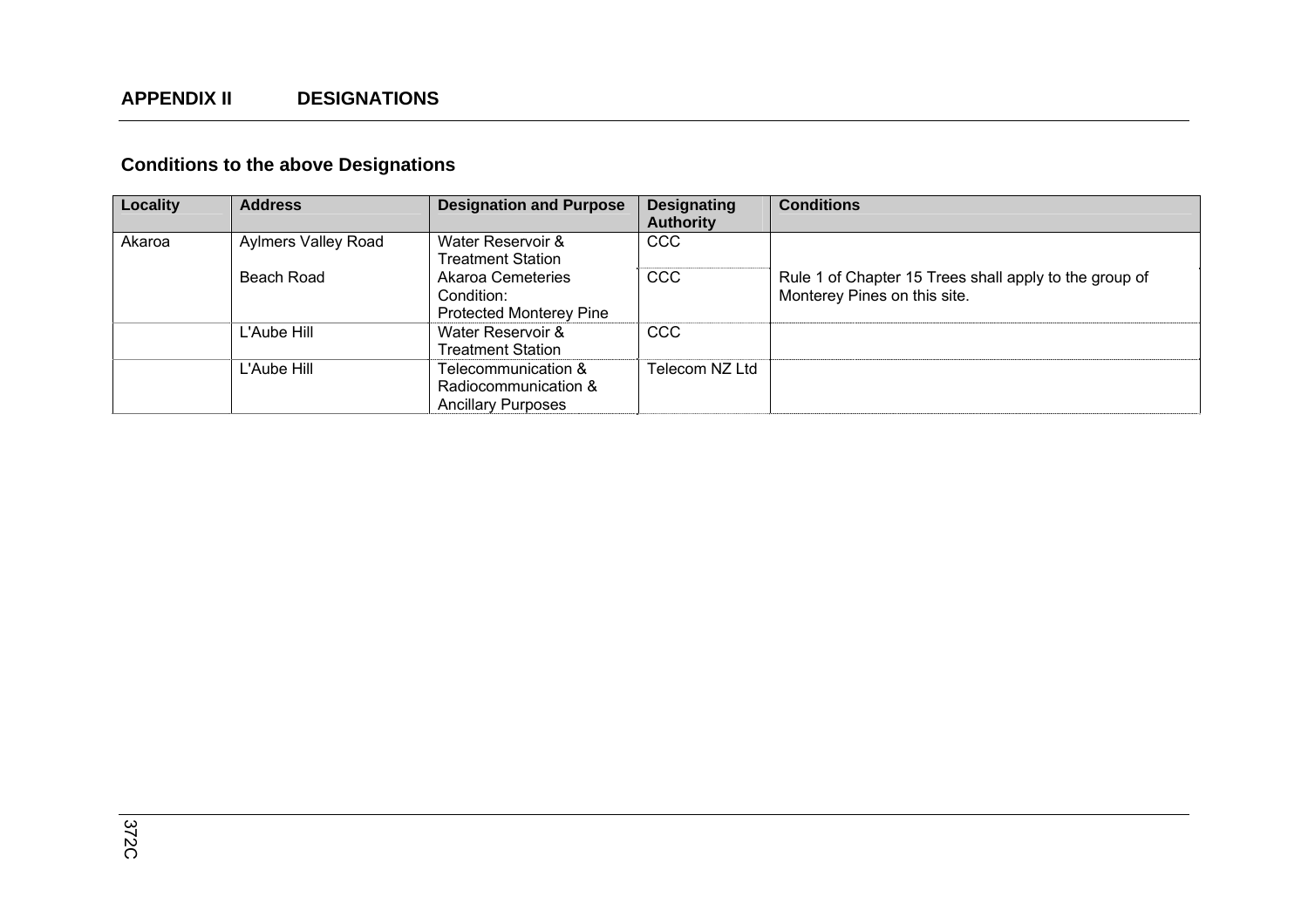| Locality | <b>Address</b>                          | <b>Designation and Purpose</b>                                                                               | <b>Designating</b><br><b>Authority</b> | <b>Conditions</b>                                                                                                                                                                                                                                                                                                                                                                                                                                                                                                                                                                                                                                                                                                                                                                                                                                                                                                                                                                                                                                                                                                                                                                                                                                                                                                                                                                                                                                                                                                                                                                                                                                                                                                                                                                                                                                                             |
|----------|-----------------------------------------|--------------------------------------------------------------------------------------------------------------|----------------------------------------|-------------------------------------------------------------------------------------------------------------------------------------------------------------------------------------------------------------------------------------------------------------------------------------------------------------------------------------------------------------------------------------------------------------------------------------------------------------------------------------------------------------------------------------------------------------------------------------------------------------------------------------------------------------------------------------------------------------------------------------------------------------------------------------------------------------------------------------------------------------------------------------------------------------------------------------------------------------------------------------------------------------------------------------------------------------------------------------------------------------------------------------------------------------------------------------------------------------------------------------------------------------------------------------------------------------------------------------------------------------------------------------------------------------------------------------------------------------------------------------------------------------------------------------------------------------------------------------------------------------------------------------------------------------------------------------------------------------------------------------------------------------------------------------------------------------------------------------------------------------------------------|
|          | Old Coach Road & Old<br>German Bay Road | <b>Electrical Substation</b><br>Conditions:<br>EMF emissions, Yard<br>setbacks, landscaping,<br>noise limits | Orion                                  | That the Electrical Substation at Old Coach Road and Old<br>Germany Bay Road, Akaroa shall not create exposures to<br>power frequency electro-magnetic fields in areas normally<br>accessible to the public in excess of the International<br>Commission on Non-Ionising Radiation Protection<br>Guidelines.<br>The erection of any building at the site which is over 3m in<br>height or 10m2 in area shall be set back a minimum of 7.5m<br>from all site boundaries.<br>A landscaping plan being presented to the Council for<br>approval prior to the construction of an Electrical Substation<br>at the site. The landscaping plan shall<br>1. Be prepared by a suitably qualified landscape<br>architect; and<br>2. Provide for the screening of the Substation and<br>other on-site equipment from the adjoining<br>properties and the Akaroa harbour through<br>appropriate planting and landscaping; and<br>Include details of the size and species of plants and<br>the location of plantings.<br>All landscaping works detailed in the approved landscaping<br>plan being carried out immediately following completion of<br>the site development and construction works, or if this is not<br>practicable, in the next planting season. All planting shall be<br>maintained by Orion on an ongoing basis. If any plant that<br>is part of the landscape works is found diseased, dead or<br>dying it shall be replaced with vegetation of a similar<br>species, no later than the next planting season.<br>All activities shall be designed and operated so as to<br>ensure that the set noise limits are not exceeded at any<br>point within the notional boundary of any dwelling. The set<br>noise limits shall be 40 dBA (L10) and 70dBA(LMAX) at<br>night time (2200 hours to 0700 hours), and 50dBA (L10) at<br>all other times (0700 hours to 2200 hours). |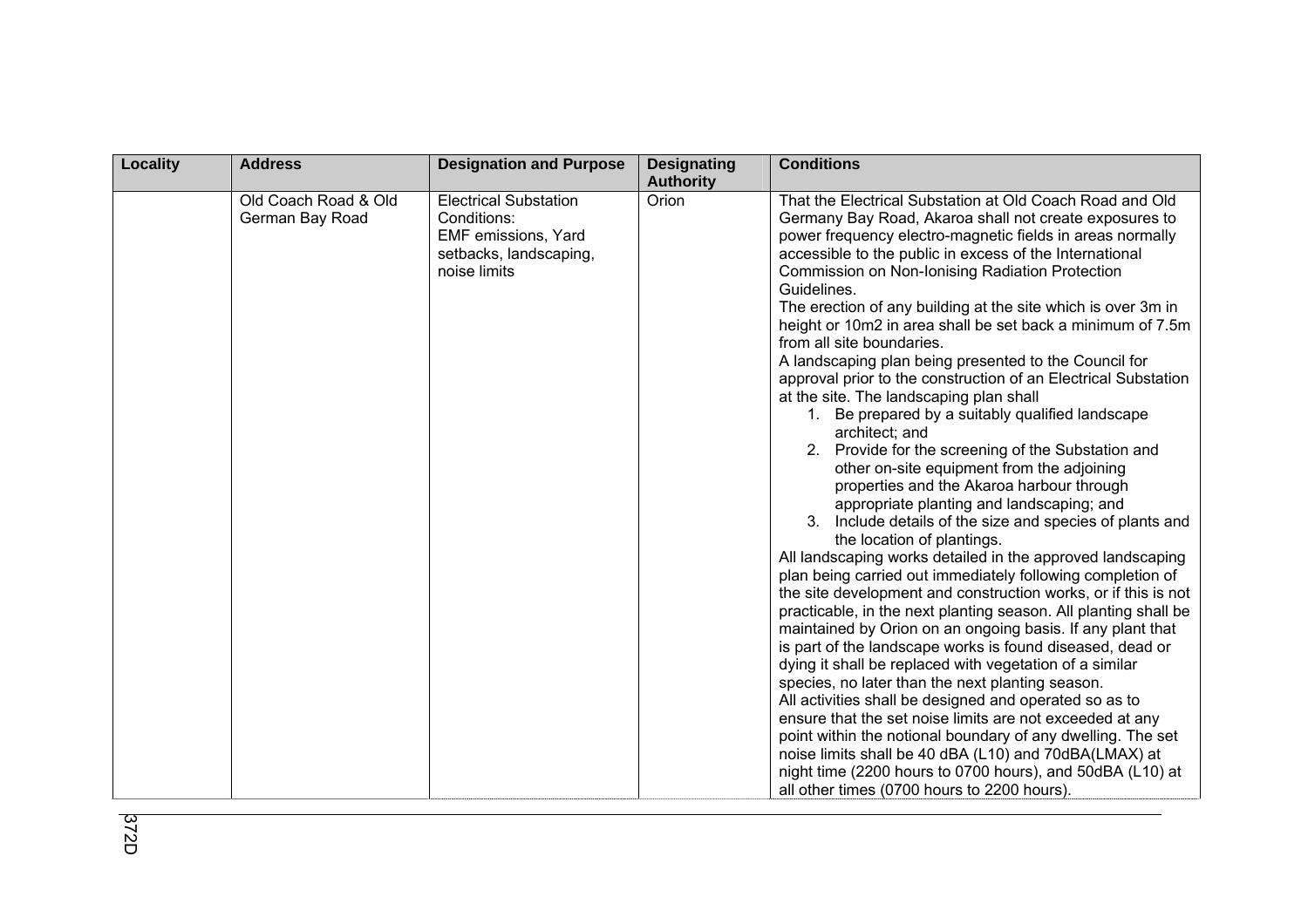| <b>Locality</b> | <b>Address</b>      | <b>Designation and Purpose</b>                | <b>Designating</b><br><b>Authority</b> | <b>Conditions</b>                                                                                                                                                                                                                                                                                                                                                                                                                                                                                                                                                                                                                                                                                                                                                                                                                                                                                                                                                                                                                                                                                                                                                                                                                                                                                                                                                                                                                                                                                                                                                                                                                                                                                                                                                 |
|-----------------|---------------------|-----------------------------------------------|----------------------------------------|-------------------------------------------------------------------------------------------------------------------------------------------------------------------------------------------------------------------------------------------------------------------------------------------------------------------------------------------------------------------------------------------------------------------------------------------------------------------------------------------------------------------------------------------------------------------------------------------------------------------------------------------------------------------------------------------------------------------------------------------------------------------------------------------------------------------------------------------------------------------------------------------------------------------------------------------------------------------------------------------------------------------------------------------------------------------------------------------------------------------------------------------------------------------------------------------------------------------------------------------------------------------------------------------------------------------------------------------------------------------------------------------------------------------------------------------------------------------------------------------------------------------------------------------------------------------------------------------------------------------------------------------------------------------------------------------------------------------------------------------------------------------|
|                 | 33 Purple Peak Road | Water Treatment and<br><b>Supply Purposes</b> | CCC                                    | 1. Prior to the commencement of works on any section of<br>the land subject to this Requirement, an Outline Plan of<br>work shall be submitted to the Council as territorial authority<br>indicating details pursuant to the provisions of s176A(3) of<br>the Act. In particular the Outline Plan shall include the<br>following information/assessments:<br>A detailed Landscape Plan in accordance with the plan<br>labelled RMA92023095 "Landscape Concept Plan".<br>Further consultation regarding final landscaping design<br>and species shall be undertaken with Ngai Tahu prior to<br>the landscape design being finalised.<br>Existing native vegetation as shown on the Concept<br>Plan "Akaroa Water Supply Upgrade", Appendix D of<br>RMA92023095 Notice of Requirement, shall be<br>retained.<br>A Construction Management Plan prepared in<br>accordance with Councils Infrastructure Design<br>Standard Clause 4.8 shall be submitted for approval to<br>the Council prior to work commencing on the site. A<br>copy of the Construction Management Plan shall be<br>held on site during construction and shall include<br>erosion and sediment and stormwater control<br>measures, and an Accidental Discovery Protocol.<br>Information relating to storage and use of hazardous<br>substances and, if required, the identification of<br>mitigation measures.<br>2. The maximum height of buildings shall be 7.5m as<br>measured from original ground level.<br>3. No buildings shall be located closer than 7.5m from the<br>northern boundary of the site.<br>4. The structures on the site shall be finished in recessive<br>colours and the reflectivity shall not exceed 40% to enable<br>the structures to blend with the rural surrounds. |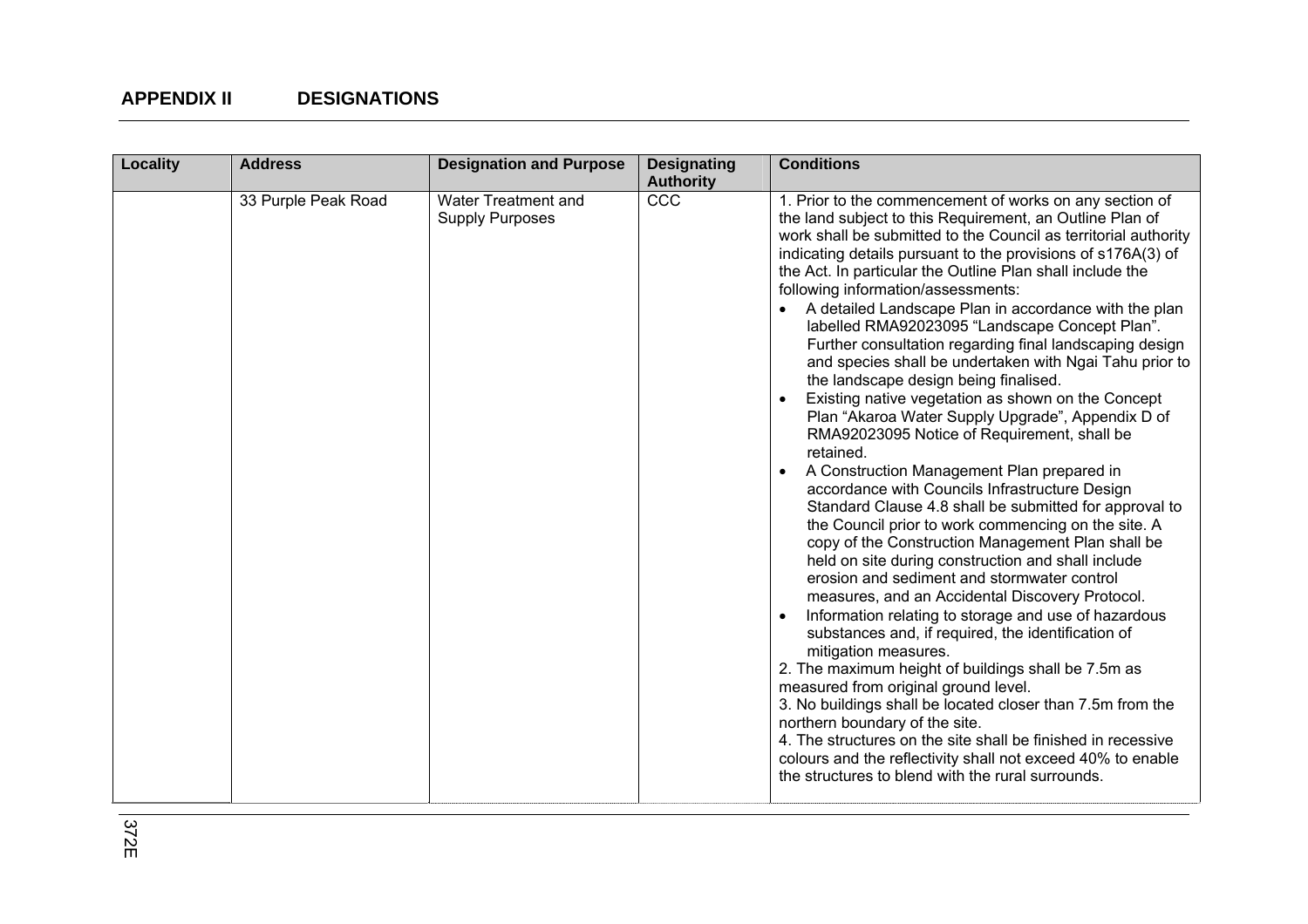| <b>Locality</b> | <b>Address</b>           | <b>Designation and Purpose</b>                                            | <b>Designating</b><br><b>Authority</b> | <b>Conditions</b>                                                                                                                                                                                                                                                                                                                                                                                                                                                                                                                                                                                                                                                                                                                                                                                                                                                                                                                                                                                                                                                                                         |     |                   |          |                           |          |                                                    |
|-----------------|--------------------------|---------------------------------------------------------------------------|----------------------------------------|-----------------------------------------------------------------------------------------------------------------------------------------------------------------------------------------------------------------------------------------------------------------------------------------------------------------------------------------------------------------------------------------------------------------------------------------------------------------------------------------------------------------------------------------------------------------------------------------------------------------------------------------------------------------------------------------------------------------------------------------------------------------------------------------------------------------------------------------------------------------------------------------------------------------------------------------------------------------------------------------------------------------------------------------------------------------------------------------------------------|-----|-------------------|----------|---------------------------|----------|----------------------------------------------------|
|                 |                          |                                                                           |                                        | 5. Required landscaping shall be implemented prior to the<br>facilities becoming operational on site.<br>6. Landscape planting shall consist of locally sourced<br>species and trees.<br>7. Trees planted shall be protected with tree protection<br>barriers until suitably established.<br>8. All planting shall be maintained and any dead, diseased<br>or damaged plants shall be replaced with plants of a similar<br>species within the first available growing season.<br>9. Any earthworks/cuts to provide building platforms shall<br>be made good by grassing no later than 3 weeks from the<br>completion of the building works on the platform(s).<br>10. The operational activities on the site shall comply with<br>the noise standards for the Rural Zone.<br>11. All construction work on the site shall be designed and<br>conducted to ensure that construction noise from the site<br>does not exceed the noise limits in the following table.<br>Sound levels shall be measured and assessed in<br>accordance with the provisions of NZS 6803:1999<br>Acoustics - Construction Noise. |     |                   |          |                           |          |                                                    |
|                 |                          |                                                                           |                                        | <b>Time Period</b>                                                                                                                                                                                                                                                                                                                                                                                                                                                                                                                                                                                                                                                                                                                                                                                                                                                                                                                                                                                                                                                                                        |     | Weekdays<br>(dBA) |          | <b>Saturdays</b><br>(dBA) |          | <b>Sundays and Public</b><br><b>Holidays (dBA)</b> |
|                 |                          |                                                                           |                                        |                                                                                                                                                                                                                                                                                                                                                                                                                                                                                                                                                                                                                                                                                                                                                                                                                                                                                                                                                                                                                                                                                                           | Lea | $L_{max}$         | $L_{ea}$ | $L_{\text{max}}$          | $L_{ea}$ | $L_{\text{max}}$                                   |
|                 |                          |                                                                           |                                        | $0630 - 0730$                                                                                                                                                                                                                                                                                                                                                                                                                                                                                                                                                                                                                                                                                                                                                                                                                                                                                                                                                                                                                                                                                             | 60  | 75                | 45       | 75                        | 45       | 75                                                 |
|                 |                          |                                                                           |                                        | $0730 - 1800$                                                                                                                                                                                                                                                                                                                                                                                                                                                                                                                                                                                                                                                                                                                                                                                                                                                                                                                                                                                                                                                                                             | 75  | 90                | 75       | 90                        | 55       | 85                                                 |
|                 |                          |                                                                           |                                        | $1800 - 2000$                                                                                                                                                                                                                                                                                                                                                                                                                                                                                                                                                                                                                                                                                                                                                                                                                                                                                                                                                                                                                                                                                             | 70  | 85                | 45       | 75                        | 45       | 75                                                 |
|                 | Rue Jolie                | Telecommunications &<br>Radiocommunication &<br><b>Ancillary Purposes</b> | Telecom NZ Ltd                         |                                                                                                                                                                                                                                                                                                                                                                                                                                                                                                                                                                                                                                                                                                                                                                                                                                                                                                                                                                                                                                                                                                           |     |                   |          |                           |          |                                                    |
|                 | Rue Jolie, Bruce Terrace | Composite School & Early                                                  | Minister of                            |                                                                                                                                                                                                                                                                                                                                                                                                                                                                                                                                                                                                                                                                                                                                                                                                                                                                                                                                                                                                                                                                                                           |     |                   |          |                           |          |                                                    |
|                 | and Selwyn Avenue        | <b>Childhood Education</b>                                                | Education                              |                                                                                                                                                                                                                                                                                                                                                                                                                                                                                                                                                                                                                                                                                                                                                                                                                                                                                                                                                                                                                                                                                                           |     |                   |          |                           |          |                                                    |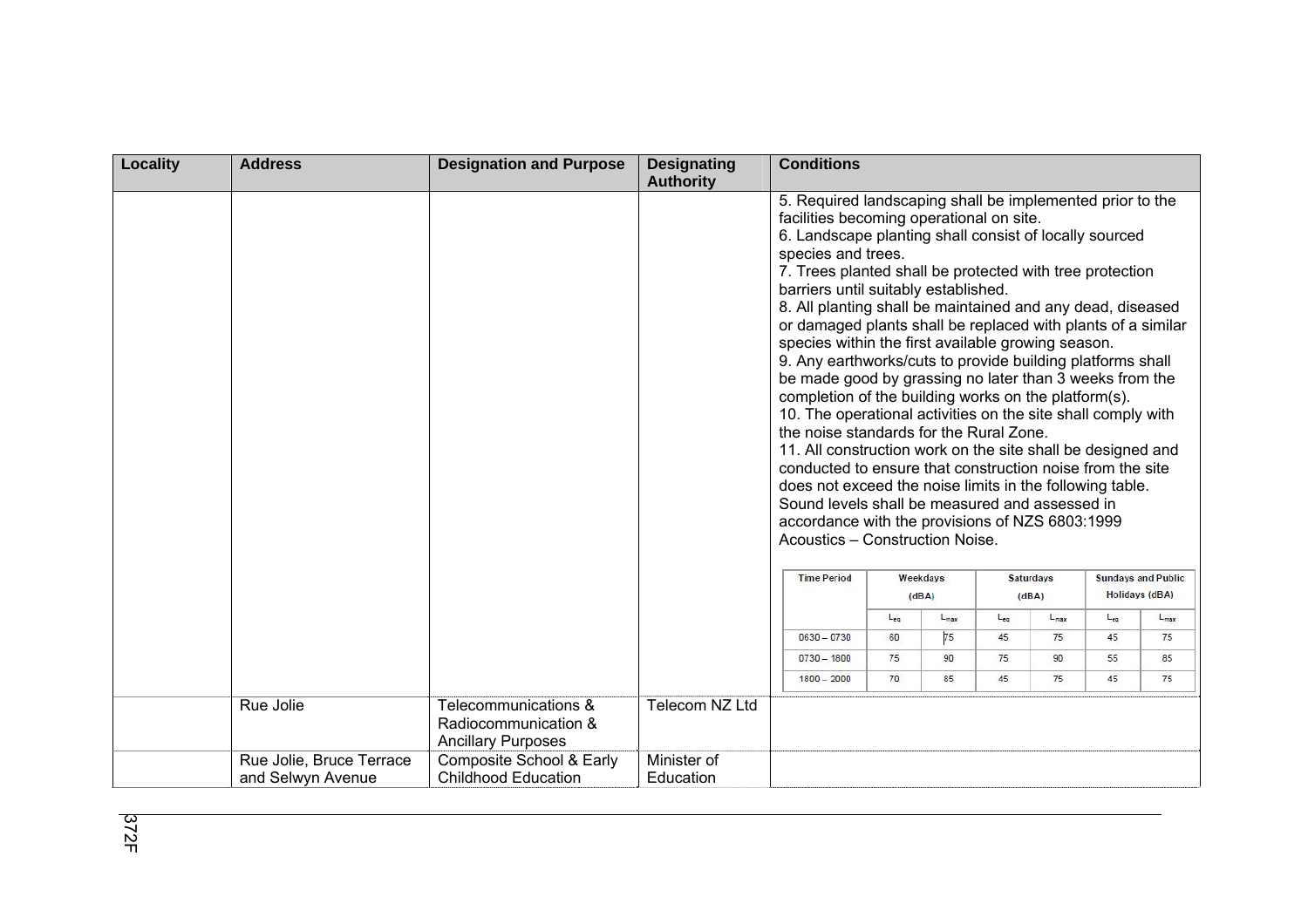| Locality              | <b>Address</b>   | <b>Designation and Purpose</b>                                                           | <b>Designating</b><br><b>Authority</b> | <b>Conditions</b>                                                                                                                                                                                                                                                                                                                                                                                                                                                                                                                                                                                                                                                                                                                                                                                                                                                                                                                                                                                                                                                                                                                                                                                                                                                                                             |
|-----------------------|------------------|------------------------------------------------------------------------------------------|----------------------------------------|---------------------------------------------------------------------------------------------------------------------------------------------------------------------------------------------------------------------------------------------------------------------------------------------------------------------------------------------------------------------------------------------------------------------------------------------------------------------------------------------------------------------------------------------------------------------------------------------------------------------------------------------------------------------------------------------------------------------------------------------------------------------------------------------------------------------------------------------------------------------------------------------------------------------------------------------------------------------------------------------------------------------------------------------------------------------------------------------------------------------------------------------------------------------------------------------------------------------------------------------------------------------------------------------------------------|
|                       | Rue Lavaud       | <b>Police Station &amp; Residence</b>                                                    | Minister of<br>Police                  |                                                                                                                                                                                                                                                                                                                                                                                                                                                                                                                                                                                                                                                                                                                                                                                                                                                                                                                                                                                                                                                                                                                                                                                                                                                                                                               |
| Ataahua               | State Highway 75 | Telecommunication &<br>Radiocommunication &<br><b>Ancillary Purposes</b>                 | Telecom NZ Ltd                         |                                                                                                                                                                                                                                                                                                                                                                                                                                                                                                                                                                                                                                                                                                                                                                                                                                                                                                                                                                                                                                                                                                                                                                                                                                                                                                               |
| Barrys Bay            | Onawe Flat Road  | <b>Waste Transfer Station</b><br>Conditions:<br>Operation Maintenance and<br>Landscaping | CCC                                    | 1. That the facility be operated in accordance with the<br>'Akaroa Transfer Station Draft Transfer Station<br>Management Plan - Appendix D1, Volume 2<br>Environmental Assessment: Banks Peninsula Landfills<br>and Transfer Station' Woodward-Clyde in January 1995,<br>or subsequent revisions, except that:<br>a. Scrap metal for recycling shall be limited to that able<br>to be transported by a standard single axle car<br>trailer. No car bodies shall be accepted.<br>b. No shredder, chainsaw or other noisy machinery<br>shall be operated outside of the hours 0800-1800,<br>Monday to Friday and 0800-1300 Saturdays.<br>2. That the site is to be developed and landscaped in<br>accordance with the concept plans presented by Lucas<br>Associates at the hearing for resource consent 95/0483<br>including the plant species specified, except to the<br>extent that the concept plans were varied by resource<br>consent LUC 96/090. All planting shall be undertaken<br>and maintained in accordance with recognised<br>standards and any deceased plantings replaced during<br>the following planting season.<br>That the domestic and recycling skips, gatehouse,<br>3.<br>recycling bins and garage be painted colour 12b21 (flax)<br>of the British Standard 5252 (1976) colour range. |
| <b>Birdlings Flat</b> | State Highway 75 | Quarry & Waste Transfer<br>Station                                                       | CCC                                    |                                                                                                                                                                                                                                                                                                                                                                                                                                                                                                                                                                                                                                                                                                                                                                                                                                                                                                                                                                                                                                                                                                                                                                                                                                                                                                               |
| Church Bay            | Koromiko Place   | Water Pump (Church Bay)                                                                  | CCC                                    |                                                                                                                                                                                                                                                                                                                                                                                                                                                                                                                                                                                                                                                                                                                                                                                                                                                                                                                                                                                                                                                                                                                                                                                                                                                                                                               |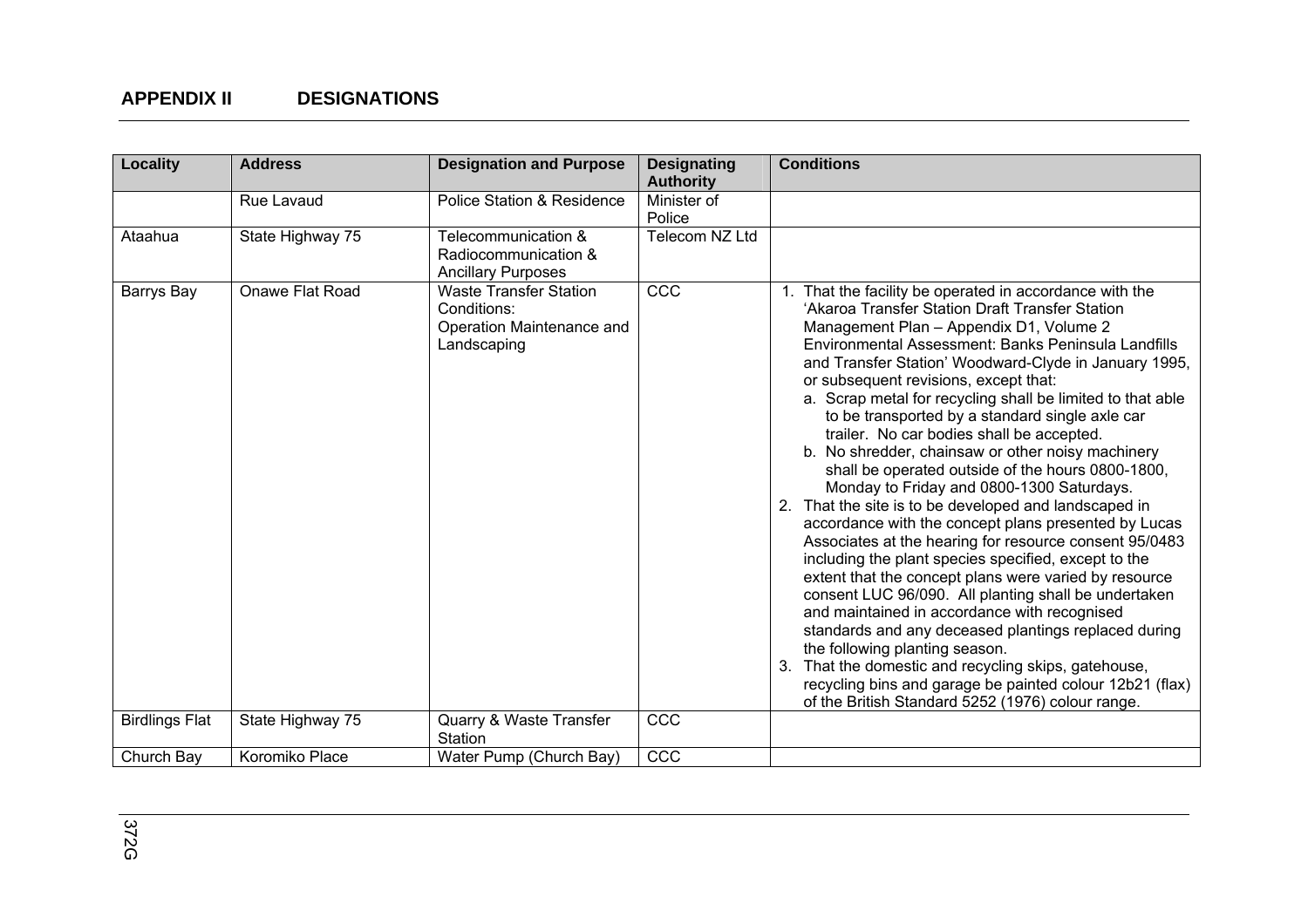| Locality             | <b>Address</b>                                                                                                                                                                | <b>Designation and Purpose</b>                                                  | <b>Designating</b><br><b>Authority</b> | <b>Conditions</b>                                                                                                                                                                                                                                                                          |
|----------------------|-------------------------------------------------------------------------------------------------------------------------------------------------------------------------------|---------------------------------------------------------------------------------|----------------------------------------|--------------------------------------------------------------------------------------------------------------------------------------------------------------------------------------------------------------------------------------------------------------------------------------------|
| Diamond<br>Harbour   | Bay View Road                                                                                                                                                                 | <b>Electrical Substation</b><br>Conditions:<br><b>EMF</b> emissions             | Orion                                  | That the electrical substation at Bay View Road, Diamond<br>Harbour, shall not create exposures to power frequency<br>electro-magnetic fields in areas normally accessible to the<br>public in excess of the International Commission on Non-<br>Ionising Radiation Protection Guidelines. |
|                      | <b>Marine Drive</b>                                                                                                                                                           | <b>Primary School</b>                                                           | Minister of<br>Education               |                                                                                                                                                                                                                                                                                            |
|                      | Pauaohinekotau Head                                                                                                                                                           | <b>Wastewater Treatment</b><br>Plant                                            | <b>CCC</b>                             |                                                                                                                                                                                                                                                                                            |
|                      | Te Ra Crescent                                                                                                                                                                | <b>Water Reservoir</b>                                                          | CCC                                    |                                                                                                                                                                                                                                                                                            |
|                      | <b>Whero Avenue</b>                                                                                                                                                           | Telecommunication &<br>Radio Communication &<br><b>Ancillary Purposes</b>       | Telecom NZ Ltd                         |                                                                                                                                                                                                                                                                                            |
| <b>District Wide</b> | State Highway 75 (From<br>the Motukarara culvert<br>(RP14/9.52) to the 50<br>km/h sign at the northern<br>entrance to Akaroa, 45m<br>south of Old Coach Road<br>(RP 61/17.59) | Road - State Highway<br><b>Condition: Silent File areas</b><br>026, 027 and 028 | <b>NZTA</b>                            | That iwi be consulted prior to any works to SH75 (from<br>Motukarara culvert (RP14/9.52) to the 50km/h sign at the<br>northern entrance to Akaroa, 45m south of Old Coach Road<br>(RP61/17.59).                                                                                            |
| Duvauchelle          | Chch-Akaroa Highway                                                                                                                                                           | Cemetery (Duvauchelle)                                                          | CCC                                    |                                                                                                                                                                                                                                                                                            |
|                      | Christchurch-Akaroa<br>Road<br>(State Highway 75)                                                                                                                             | <b>Wastewater Treatment</b><br>Plant                                            | <b>CCC</b>                             |                                                                                                                                                                                                                                                                                            |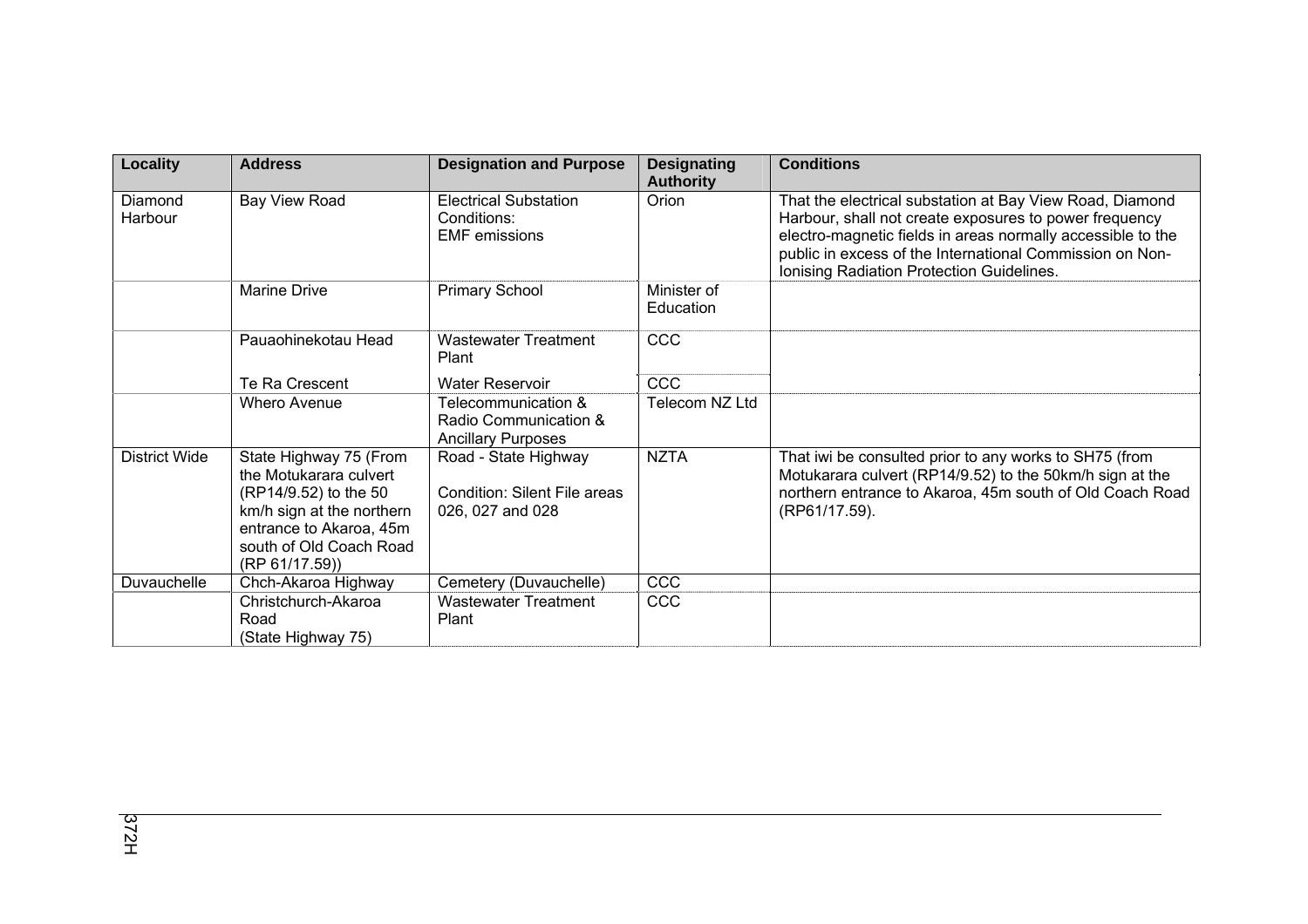| Locality            | <b>Address</b>                       | <b>Designation and Purpose</b>                                                                                                                                                                                                                         | <b>Designating</b><br><b>Authority</b> | <b>Conditions</b>                                                                                                                                                                                                                                                                          |
|---------------------|--------------------------------------|--------------------------------------------------------------------------------------------------------------------------------------------------------------------------------------------------------------------------------------------------------|----------------------------------------|--------------------------------------------------------------------------------------------------------------------------------------------------------------------------------------------------------------------------------------------------------------------------------------------|
|                     | Christchurch-Akaroa<br>Road, (SH 75) | <b>Primary School</b><br><b>Condition: Silent File Are</b><br>026 (see below)<br>Any works including<br>earthworks, planting or<br>removal of trees within<br>silent file area 026 are to be<br>undertaken in consultation<br>with the tangata whenua. | Minister of<br>Education               | That iwi be consulted prior to any works with Silent File<br>Area 026 (located in the south western portion of the site).                                                                                                                                                                  |
|                     | Pawsons Valley Road                  | <b>Electrical Storage Depot</b><br>and Electrical Substation<br>Conditions:<br><b>EMF</b> emissions                                                                                                                                                    | Orion                                  | The Electrical Substation at Pawsons Valley Road,<br>Duvauchelle shall not create exposures to power frequency<br>electric and magnetic fields in areas normally accessible to<br>the public in excess of the International Commission on<br>Non-Ionising Radiation Protection Guidelines. |
|                     | 29 Okains Bay Road                   | Water Treatment Plant and<br>Reservoir                                                                                                                                                                                                                 | CCC                                    |                                                                                                                                                                                                                                                                                            |
|                     | State Highway 75                     | Telecommunication &<br>Radio Communication &<br><b>Ancillary Purposes</b>                                                                                                                                                                              | Telecom NZ Ltd                         |                                                                                                                                                                                                                                                                                            |
| <b>Gebbies Pass</b> | Gebbies Pass Road and<br>Summit Road | Radiocommunication,<br>telecommunication and<br>ancillary purposes and land<br>uses                                                                                                                                                                    | <b>Radio New</b><br>Zealand Ltd        |                                                                                                                                                                                                                                                                                            |
| Governors<br>Bay    | <b>Clem Patterson Place</b>          | Water Reservoir -<br>Governors Bay                                                                                                                                                                                                                     | CCC                                    |                                                                                                                                                                                                                                                                                            |
|                     | Dyers Pass Road                      | Water Reservoir (Dyers<br>Pass)                                                                                                                                                                                                                        | CCC                                    |                                                                                                                                                                                                                                                                                            |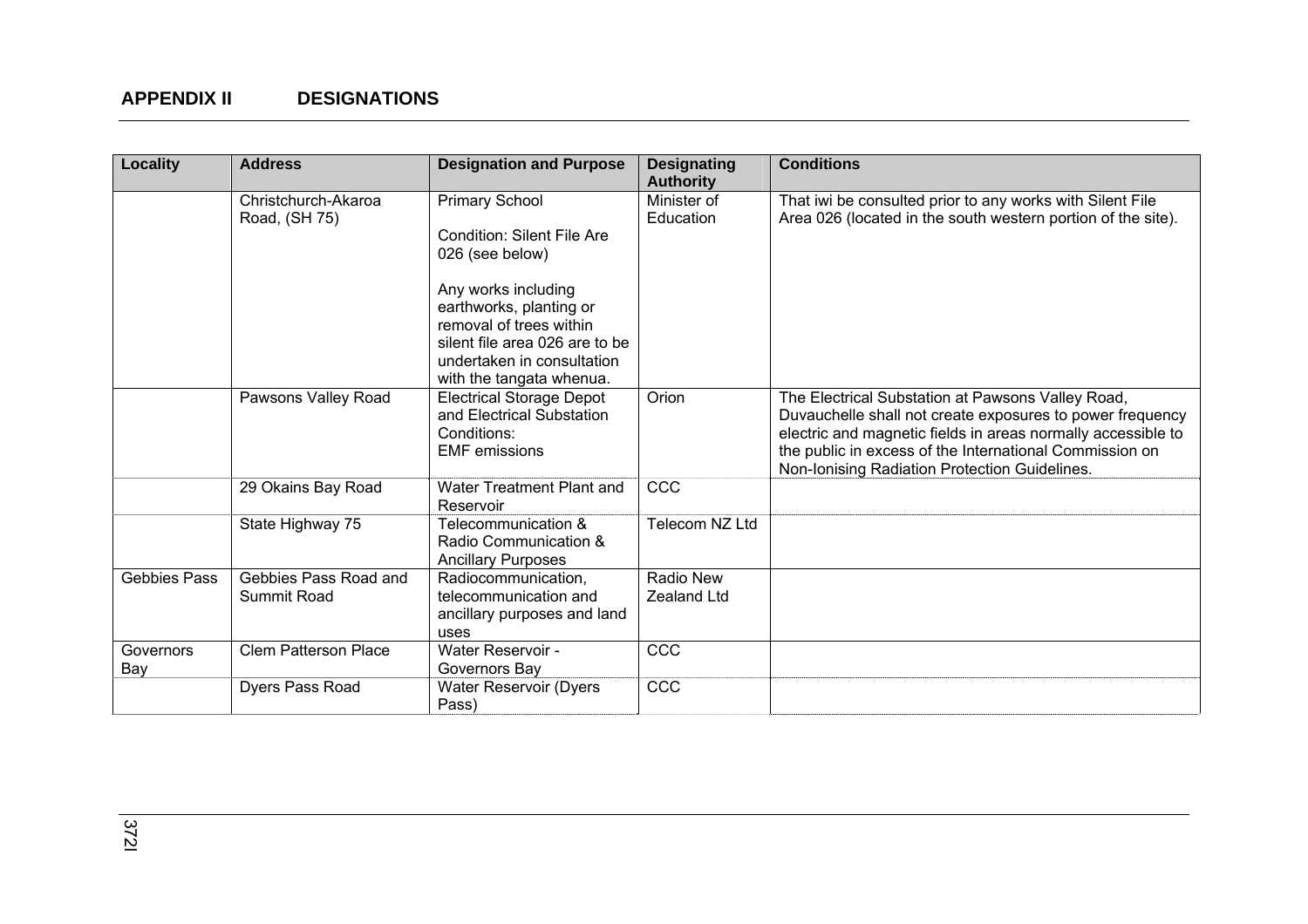| Locality | <b>Address</b>            | <b>Designation and Purpose</b>                                                                                   | <b>Designating</b><br><b>Authority</b> | <b>Conditions</b>                                                                                                                                                                                                                                                                                                                                                                                                                                                                                                                                                                                                                                                                                                                                                                                                                                                                                                                                                                                       |
|----------|---------------------------|------------------------------------------------------------------------------------------------------------------|----------------------------------------|---------------------------------------------------------------------------------------------------------------------------------------------------------------------------------------------------------------------------------------------------------------------------------------------------------------------------------------------------------------------------------------------------------------------------------------------------------------------------------------------------------------------------------------------------------------------------------------------------------------------------------------------------------------------------------------------------------------------------------------------------------------------------------------------------------------------------------------------------------------------------------------------------------------------------------------------------------------------------------------------------------|
|          | <b>Ernest Adams Drive</b> | <b>Electrical Substation</b><br><b>Conditions: EMF</b><br>emissions, yard setbacks,<br>landscaping, noise limits | Orion                                  | The proposed Electrical Substation at Ernest Adams<br>Drive, Governors Bay shall not create exposures to<br>power frequency electro-magnetic fields in areas<br>normally accessible to the public in excess of the<br>International Commission on Non-Ionising Radiation<br><b>Protection Guidelines.</b><br>The erection of any building on the site which is over<br>2.<br>3m in height or 10m2 in areas shall be setback a<br>minimum of 2m from all site boundaries.<br>Landscaping shall be undertaken along the northern<br>3.<br>and eastern boundaries when an Electrical Substation<br>is constructed at the site.<br>4. All activities on the site shall be designed and operated<br>so at to ensure that the set noise limits are not<br>exceeded at any point within the notional boundary of<br>any dwelling. The set noise limits shall be 40 dBA (L10)<br>and 70 dBA (Lmax) at night time (2200 hours to 0700<br>hours) and 50dBA (L10) at all other times 0700 hours to<br>2200 hours). |
|          | Foreshore                 | <b>Wastewater Treatment</b><br><b>Plants</b>                                                                     | CCC                                    |                                                                                                                                                                                                                                                                                                                                                                                                                                                                                                                                                                                                                                                                                                                                                                                                                                                                                                                                                                                                         |
|          | Governors Bay Road        | <b>Water Reservoir</b>                                                                                           | CCC                                    |                                                                                                                                                                                                                                                                                                                                                                                                                                                                                                                                                                                                                                                                                                                                                                                                                                                                                                                                                                                                         |
|          | Hays Rise                 | <b>Water Reservoir</b>                                                                                           | CCC                                    |                                                                                                                                                                                                                                                                                                                                                                                                                                                                                                                                                                                                                                                                                                                                                                                                                                                                                                                                                                                                         |
|          | 1 Jetty Road              | <b>Primary School</b>                                                                                            | Minister of<br>Education               |                                                                                                                                                                                                                                                                                                                                                                                                                                                                                                                                                                                                                                                                                                                                                                                                                                                                                                                                                                                                         |
|          | Lachie Griffen Rise       | <b>Water Reservoir</b>                                                                                           | CCC                                    |                                                                                                                                                                                                                                                                                                                                                                                                                                                                                                                                                                                                                                                                                                                                                                                                                                                                                                                                                                                                         |
|          | Main Road                 | Telecommunication &<br>Radio Communication &<br><b>Ancillary Purposes</b>                                        | Telecom NZ Ltd                         |                                                                                                                                                                                                                                                                                                                                                                                                                                                                                                                                                                                                                                                                                                                                                                                                                                                                                                                                                                                                         |
| Hilltop  | State Highway 75          | Road - State Highway                                                                                             | <b>NZTA</b>                            |                                                                                                                                                                                                                                                                                                                                                                                                                                                                                                                                                                                                                                                                                                                                                                                                                                                                                                                                                                                                         |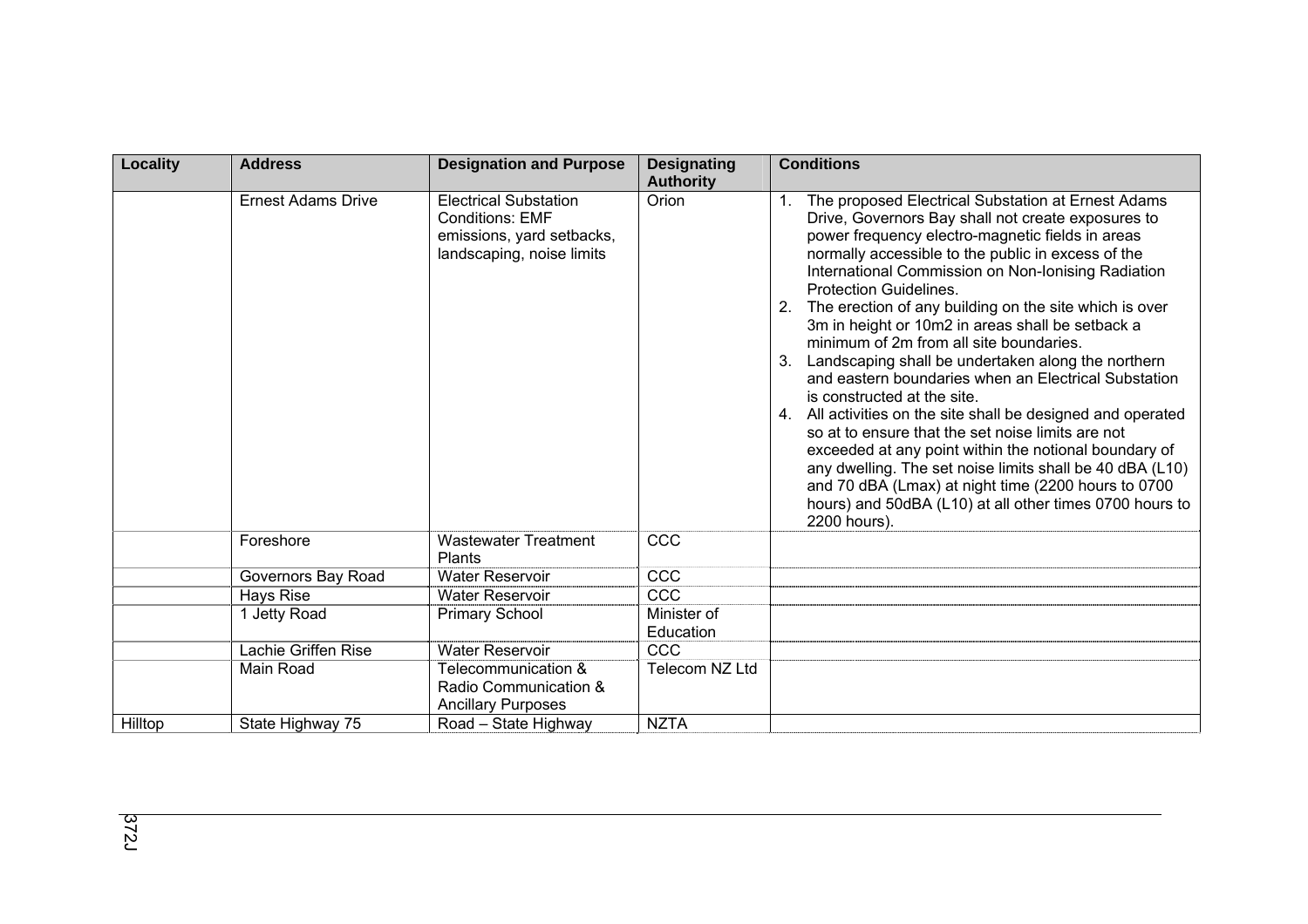| Locality            | <b>Address</b>               | <b>Designation and Purpose</b>                                                                      | <b>Designating</b><br><b>Authority</b> | <b>Conditions</b>                                                                                                                                                                                                                                                  |
|---------------------|------------------------------|-----------------------------------------------------------------------------------------------------|----------------------------------------|--------------------------------------------------------------------------------------------------------------------------------------------------------------------------------------------------------------------------------------------------------------------|
|                     | Summit Road                  | Telecommunication &<br>Radio Communication &<br><b>Ancillary Purposes</b><br>Conditions: Height and | Telecom NZ Ltd                         | That no building shall exceed a maximum height of 7.5m,<br>except for a support structure up to a maximum height of<br>30m.<br>That future works involving new support structures shall                                                                            |
|                     |                              | visual effects                                                                                      |                                        | require a visual effects assessment to be carried out by a<br>suitable qualified professional and submitted as part of the<br>outline plan.                                                                                                                        |
| Kaituna Valley      | Kaituna Valley Road          | Cemetery                                                                                            | CCC                                    |                                                                                                                                                                                                                                                                    |
| Le Bons Bay         | Cemetery Road                | Cemetery                                                                                            | CCC                                    |                                                                                                                                                                                                                                                                    |
|                     | Le Bons Bay Cemetery<br>Road | <b>Waste Transfer Station</b>                                                                       | CCC                                    |                                                                                                                                                                                                                                                                    |
|                     | Dalglishs Road               | <b>Meteorological Activities</b><br>(Automatic Weather<br>Station)<br>Condition: Height             | Meteorological<br>Service of NZ<br>Ltd | That the height on any buildings located on the designated<br>site shall note exceed 7.5m except for any pole structure<br>which shall not exceed 15m.                                                                                                             |
|                     | Le Bons Bay Road             | Telecommunication &<br>Radio Communication &<br><b>Ancillary Purposes</b>                           | Telecom NZ Ltd                         |                                                                                                                                                                                                                                                                    |
| Little Akaloa       | Chorlton                     | Cemetery (Little Akaloa)                                                                            | CCC                                    |                                                                                                                                                                                                                                                                    |
|                     | Little Akaloa Road           | <b>Waste Transfer Station</b>                                                                       | CCC                                    |                                                                                                                                                                                                                                                                    |
|                     | Little Akaloa Road           | Telecommunication &<br>Radio Communication &<br><b>Ancillary Purposes</b>                           | Telecom NZ Ltd                         |                                                                                                                                                                                                                                                                    |
| <b>Little River</b> | Church Road                  | <b>Electrical Substation</b><br><b>Conditions: EMF emissions</b>                                    | Orion                                  | That the electrical substation shall not create exposures to<br>power frequency electric and magnetic fields in areas<br>normally accessible to the public in excess of the<br>International Commission on Non-Ionising Radiation<br><b>Protection Guidelines.</b> |
|                     | Council Hill Road            | Water Reservoir &<br><b>Treatment Station (Little</b><br>River)                                     | CCC                                    |                                                                                                                                                                                                                                                                    |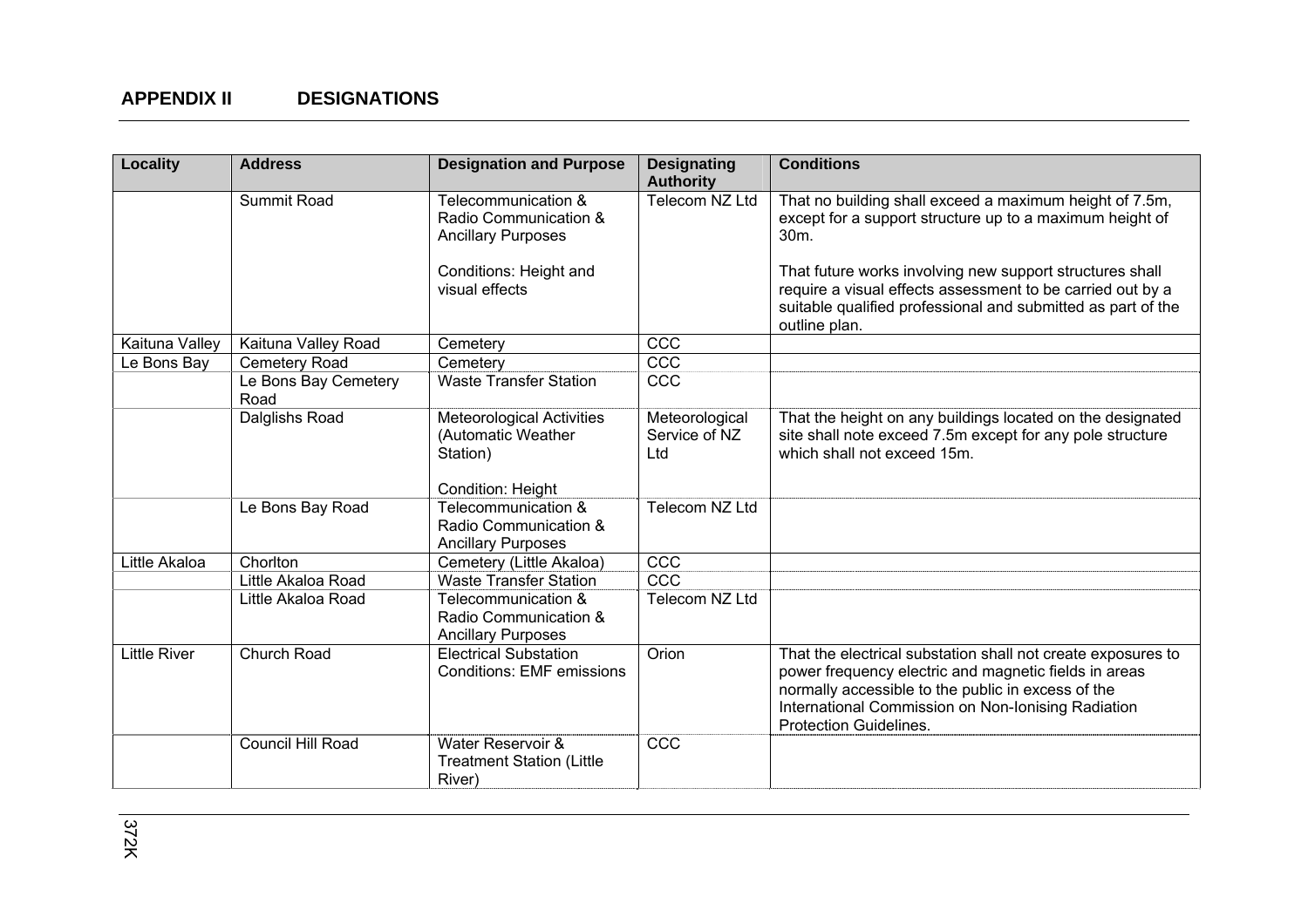| Locality  | <b>Address</b>           | <b>Designation and Purpose</b> | <b>Designating</b> | <b>Conditions</b> |
|-----------|--------------------------|--------------------------------|--------------------|-------------------|
|           |                          |                                | <b>Authority</b>   |                   |
|           | Port Levy Road           | Primary School & Early         | Minister of        |                   |
|           |                          | <b>Childhood Education</b>     | Education          |                   |
|           | State Highway 75         | Telecommunication &            | Telecom NZ Ltd     |                   |
|           |                          | Radio Communication &          |                    |                   |
|           |                          | <b>Ancillary Purposes</b>      |                    |                   |
| Lyttelton | <b>Canterbury Street</b> | Telecommunication &            | Telecom NZ Ltd     |                   |
|           |                          | Radio Communication &          |                    |                   |
|           |                          | <b>Ancillary Purposes</b>      |                    |                   |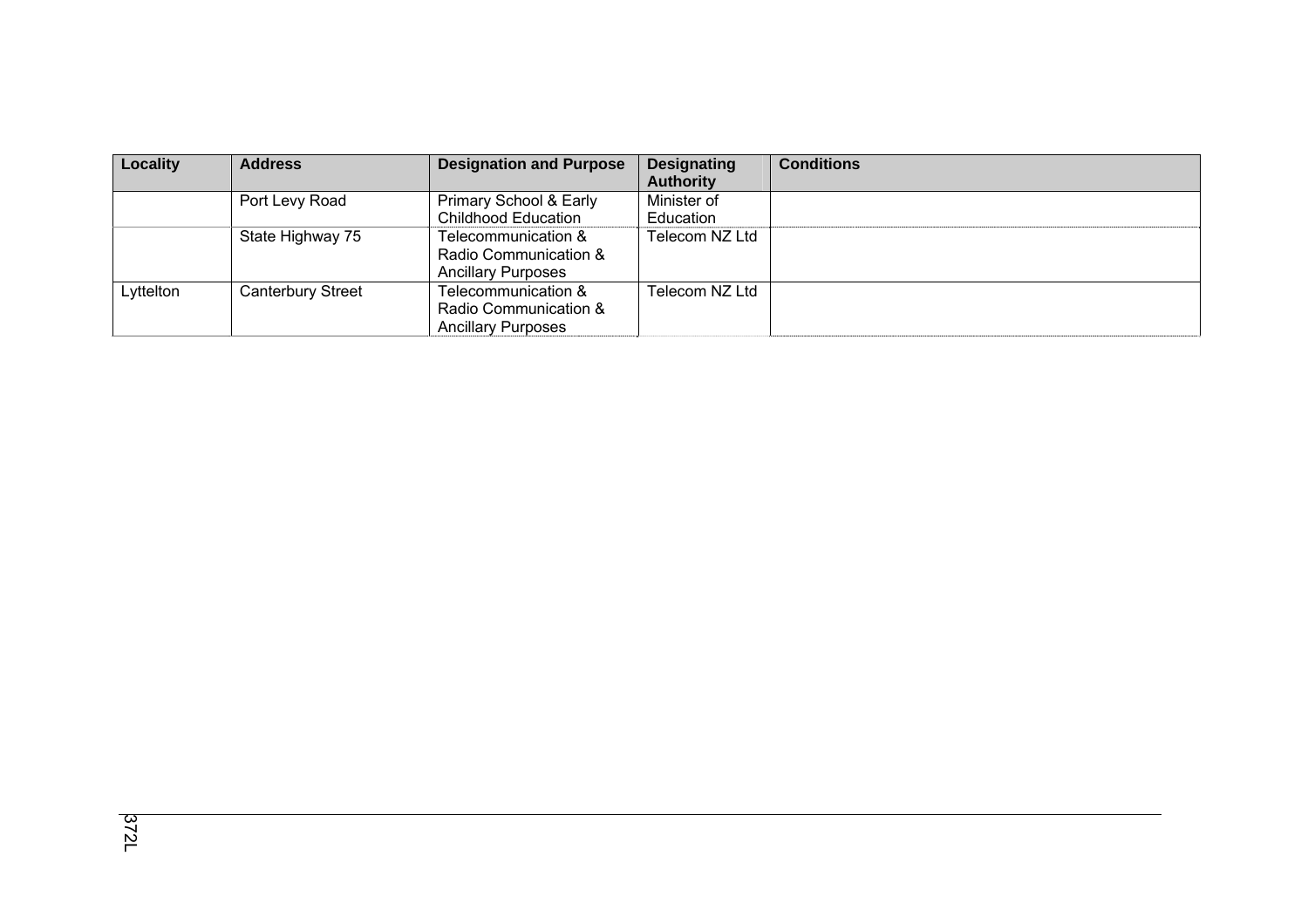| Locality | <b>Address</b> | <b>Designation and Purpose</b>                                                                                         | <b>Designating</b><br><b>Authority</b> | <b>Conditions</b>                                                                                                                                                                                                                                                                                                                                                                                                                             |
|----------|----------------|------------------------------------------------------------------------------------------------------------------------|----------------------------------------|-----------------------------------------------------------------------------------------------------------------------------------------------------------------------------------------------------------------------------------------------------------------------------------------------------------------------------------------------------------------------------------------------------------------------------------------------|
|          | Cashin Quay    | <b>Waste Water Treatment</b><br>Plant<br>Conditions: Noise Levels,<br>dust, odour, monitoring and<br>visual appearance | CCC                                    | Noise levels shall be measured and assessed in<br>accordance with the requirements of NZS6801:1991<br>Measurement of Environmental Sound. Noise levels<br>generated by the activity as measured at the boundary of<br>the industrial 2 zone shall not exceed the following limits:<br>Day 0700-2200 hours: 55dBA (L10)<br>Night 2200-0700 hours: 45dBA (L10)<br>and an L Max of the lower of 75 dBA or the background<br>sound level plus 30. |
|          |                |                                                                                                                        |                                        | Re Dust: The council shall minimise dust nuisance during<br>construction and operation of the project by<br>a) avoiding as far as possible disturbance to the ground<br>surface during dry or windy periods, and<br>b) using water to damp down potential dust at source.                                                                                                                                                                     |
|          |                |                                                                                                                        |                                        | Re Odour: The Council shall adopt at all time the best<br>practicable option to minimise the generation of odours<br>from the plant. The fine screen facility is to be housed within<br>a building and air from within the building shall be treated in<br>a soil/bark biofilter prior to its release.                                                                                                                                        |
|          |                |                                                                                                                        |                                        | Re Monitoring: The council shall keep a written record of all<br>complaints in respect to the sewage treatment plant,<br>recording the time, date and type of complaint and any<br>other relevant information and shall keep the record<br>available for inspection by any person.                                                                                                                                                            |
|          |                |                                                                                                                        |                                        | Re visual Appearance: a) that suitable vegetation shall be<br>established and maintained along the southern boundary of<br>the site in order to minimise the visual impact of buildings<br>and structures on the site when viewed from Gladstone<br>Quay.<br>b) That all buildings and structures on the site shall be                                                                                                                        |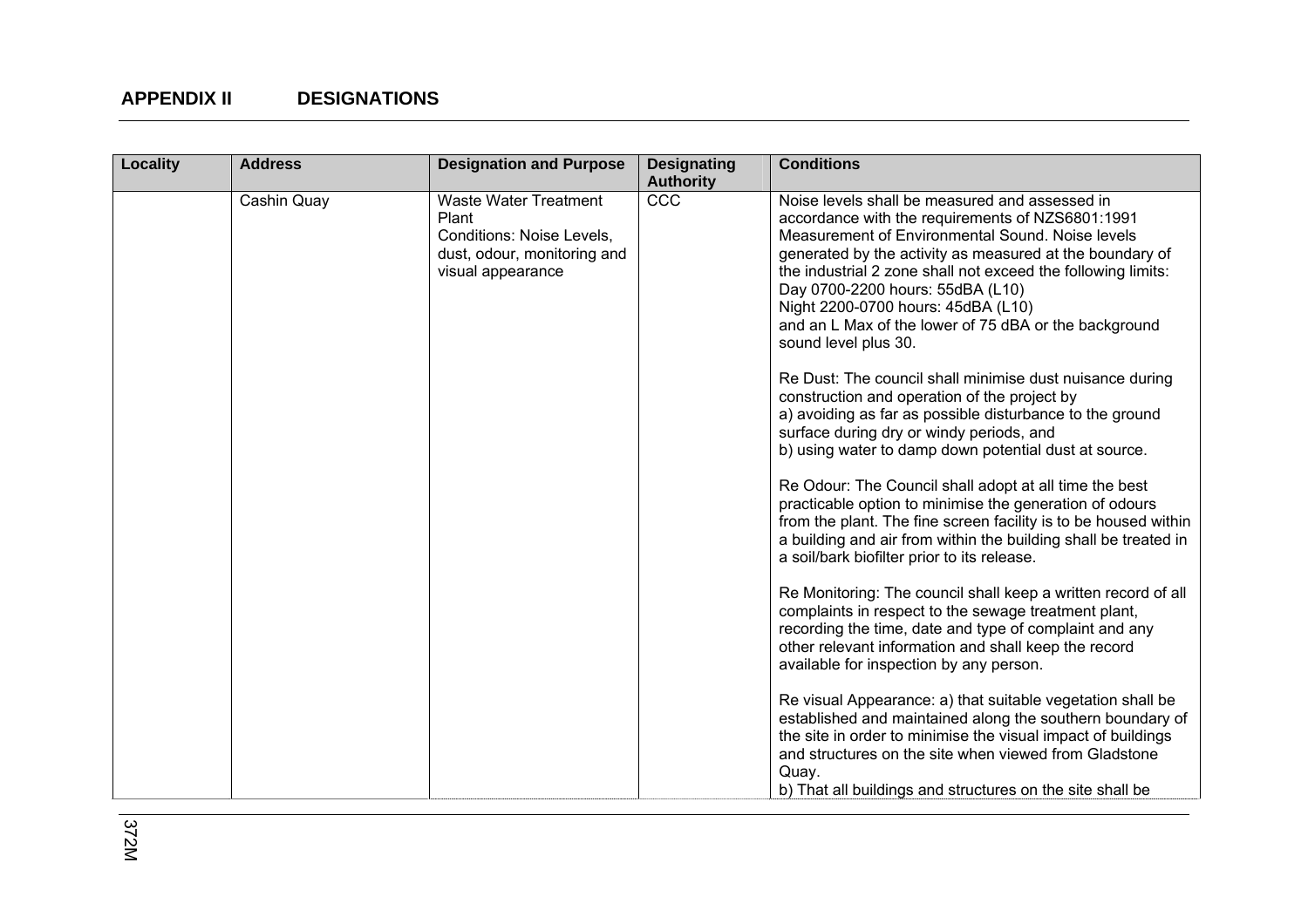| <b>Locality</b> | <b>Address</b>                   | <b>Designation and Purpose</b>                                                                                         | <b>Designating</b><br><b>Authority</b> | <b>Conditions</b>                                                                                                                                                                                                                                                                                                                                                                                                                                                                         |
|-----------------|----------------------------------|------------------------------------------------------------------------------------------------------------------------|----------------------------------------|-------------------------------------------------------------------------------------------------------------------------------------------------------------------------------------------------------------------------------------------------------------------------------------------------------------------------------------------------------------------------------------------------------------------------------------------------------------------------------------------|
|                 | Cashin Quay                      | <b>Waste Water Treatment</b><br>Plant<br>Conditions: Noise Levels,<br>dust, odour, monitoring and<br>visual appearance | CCC                                    | designed and finished in colours and materials designed to<br>minimise the visual impact of the plant.<br>c) The planting plan and maintenance programme, and the<br>proposed colours and materials of buildings and structures<br>shall be agreed to by the councils manager: Regulatory and<br>Community Services prior to any construction on the site.                                                                                                                                |
|                 | 42 Exeter Street                 | Water Pumping Station &<br>Reservoir                                                                                   | CCC                                    |                                                                                                                                                                                                                                                                                                                                                                                                                                                                                           |
|                 | Norwich Quay/Cashin<br>Quay Area | Railway Purposes                                                                                                       | New Zealand<br>Railways<br>Corporation |                                                                                                                                                                                                                                                                                                                                                                                                                                                                                           |
|                 | <b>Oxford Street</b>             | Cemetery (Lyttelton)                                                                                                   | CCC                                    |                                                                                                                                                                                                                                                                                                                                                                                                                                                                                           |
|                 | <b>Oxford Street</b>             | <b>Primary School</b>                                                                                                  | Minister of<br>Education               | 1. As part of the school redevelopment, a building shall be<br>located adjacent to the corner of Oxford Street and Sumner<br>Road that is a minimum of either 6m or two storeys in<br>height.<br>2. Any building is to be either built to the road boundary or if<br>set back the area between the building and the road<br>boundary is to be paved and integrated with the public<br>footpath. The area between the building and the road<br>boundary is not to be used for car parking. |
|                 | Reserve Terrace                  | Cemetery & Pedestrian<br>Right of Way (Lyttelton)                                                                      | CCC                                    |                                                                                                                                                                                                                                                                                                                                                                                                                                                                                           |
|                 | <b>Reserve Terrace</b>           | <b>Electrical Substation</b><br><b>Conditions: EMF emissions</b>                                                       | Orion                                  | The Substation at Reserve Terrace, Lyttelton shall not<br>create exposures to power frequency electric and magnetic<br>fields in areas normally accessible to the public in excess of<br>the International Commission on Non-Ionising Radiation<br>Protective Guidelines.                                                                                                                                                                                                                 |
|                 | Somes Road                       | Water Reservoir & Pump<br>Station                                                                                      | CCC                                    |                                                                                                                                                                                                                                                                                                                                                                                                                                                                                           |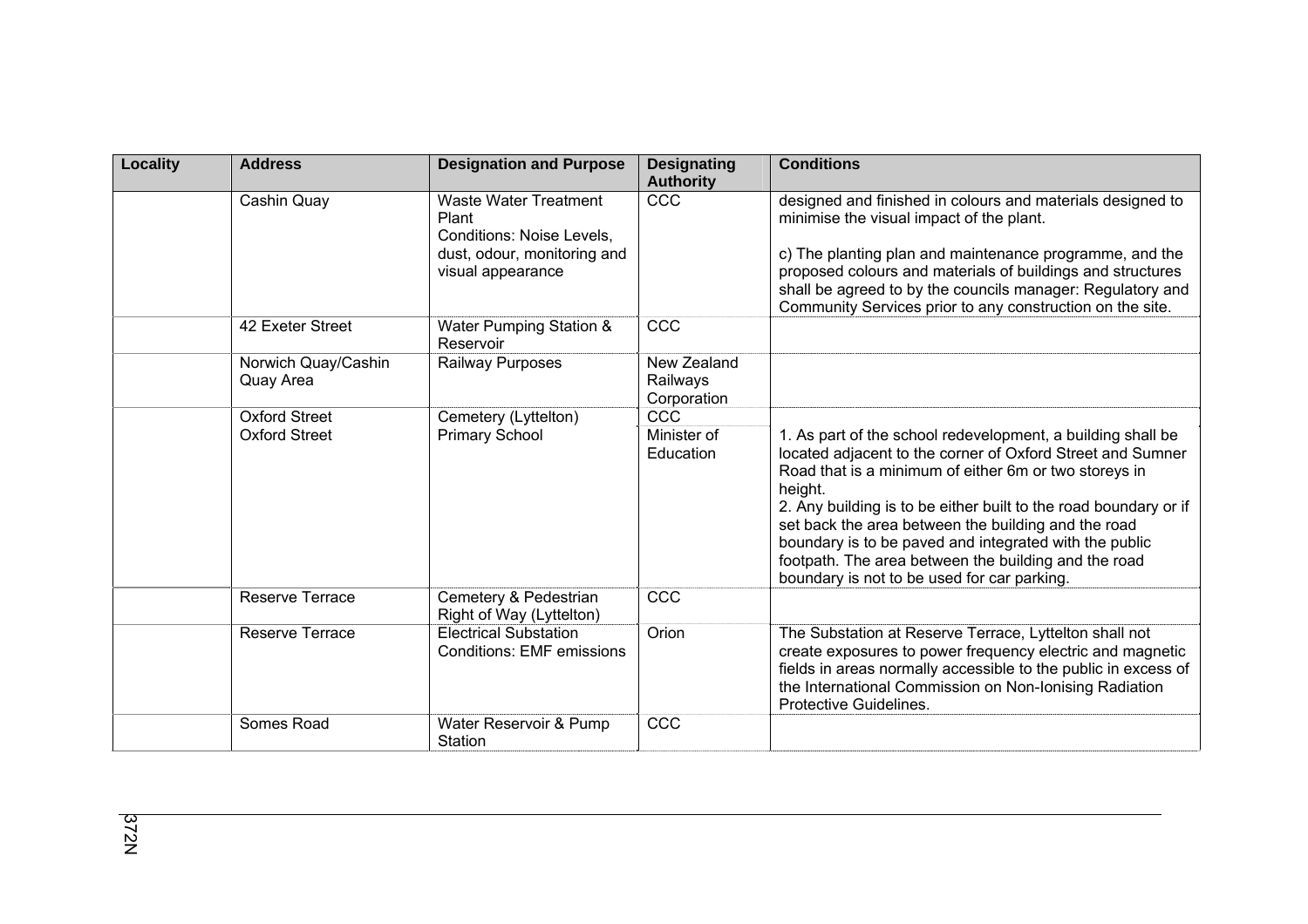| Locality     | <b>Address</b>                                                                                                                                | <b>Designation and Purpose</b>                                                                                        | <b>Designating</b><br><b>Authority</b> | <b>Conditions</b>                                                                                                                                                                                                                                                                                                   |
|--------------|-----------------------------------------------------------------------------------------------------------------------------------------------|-----------------------------------------------------------------------------------------------------------------------|----------------------------------------|---------------------------------------------------------------------------------------------------------------------------------------------------------------------------------------------------------------------------------------------------------------------------------------------------------------------|
|              | State Highway 74 (From<br>the Lyttelton Tunnel<br>roundabout up to and<br>including the intersection<br>with Cashin Quay (RP<br>$26/0.72$ )). | Road - State Highway                                                                                                  | <b>NZTA</b>                            |                                                                                                                                                                                                                                                                                                                     |
|              | State Highway 74<br>Motorway (Tunnel Portal<br>at the Lyttelton end to the<br><b>Lyttelton Tunnel</b><br>roundabout (RP26/0.00))              | Motorway - State Highway                                                                                              | <b>NZTA</b>                            |                                                                                                                                                                                                                                                                                                                     |
|              | Sumner Road                                                                                                                                   | <b>Police Station</b>                                                                                                 | Minister of<br>Police                  |                                                                                                                                                                                                                                                                                                                     |
|              | <b>Voelas Road</b>                                                                                                                            | Primary School & Early<br><b>Childhood Education</b><br>Condition: Protected tree                                     | Minister of<br>Education               | The protected Pohutukawa tree on the school site shall be<br>protected and retained as far as is practicable.                                                                                                                                                                                                       |
|              | <b>Wilsons Road</b>                                                                                                                           | <b>Water Reservoir</b>                                                                                                | CCC                                    |                                                                                                                                                                                                                                                                                                                     |
| Marleys Hill | <b>Worsley Road</b>                                                                                                                           | Telecommunication &<br>Radio Communication &<br><b>Ancillary Purposes</b><br>Conditions: Height and<br>visual effects | Telecom NZ Ltd                         | No building shall exceed a maximum height of 9m, except a<br>support structure up to a maximum height of 37m.<br>Future works involving new support structures shall require<br>a visual effects assessment to be carried out by a suitably<br>qualified professional and submitted as part of the outline<br>plan. |
| Mt Pearce    | Mt Pearce, (off the<br>Summit Road)                                                                                                           | Telecommunication &<br>Radio Communication &<br><b>Ancillary Purposes</b>                                             | Telecom NZ Ltd                         | That no building shall exceed a maximum height of 7.5m,<br>except for a support structure up to a maximum height of<br>35m.                                                                                                                                                                                         |
|              |                                                                                                                                               | Condition: Height                                                                                                     |                                        | That all future works involving new support structures shall<br>require a visual effects assessment to be carried out by a<br>suitably qualified professional and submitted as part of the<br>outline plan.                                                                                                         |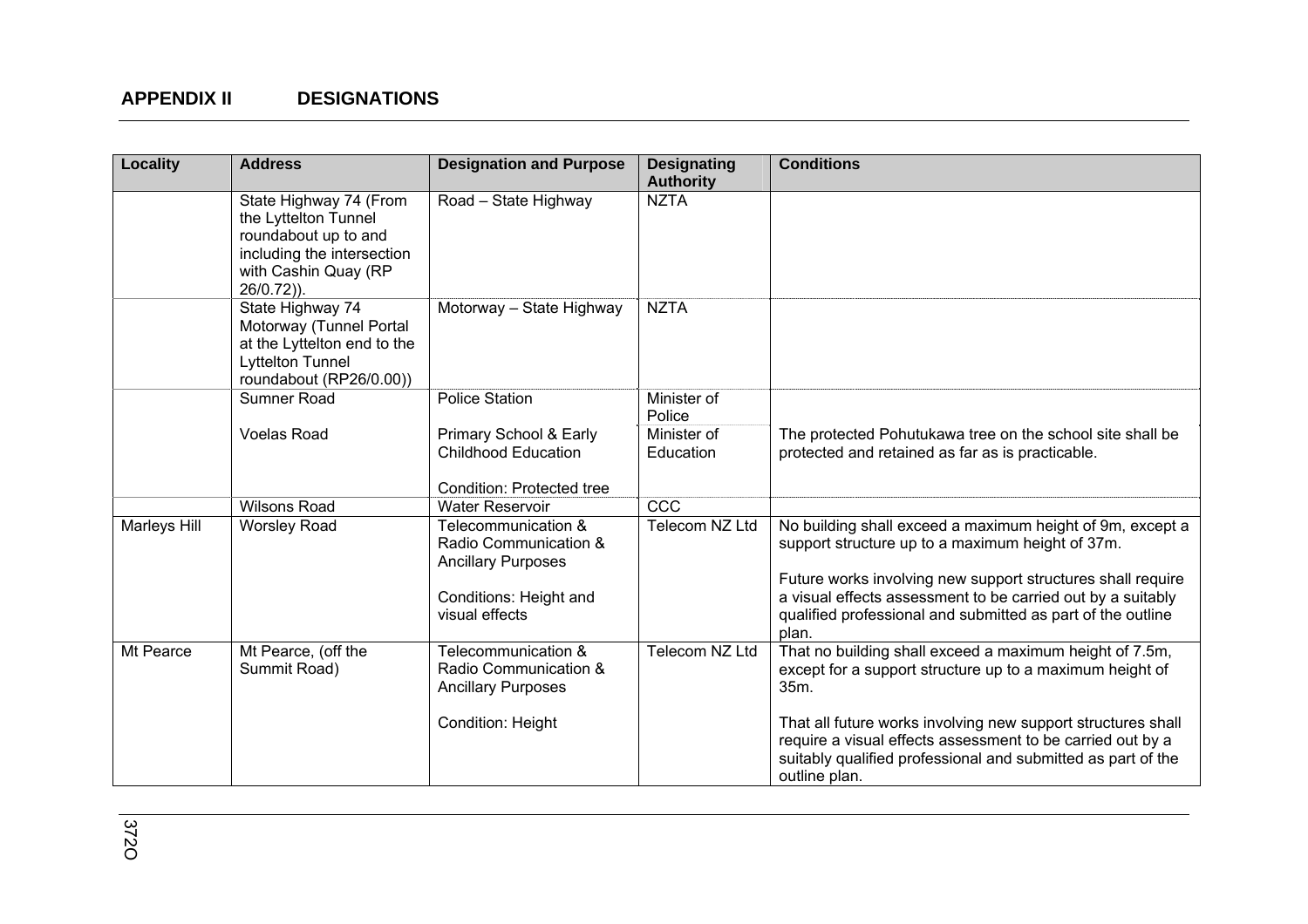| <b>Locality</b>  | <b>Address</b>                                     | <b>Designation and Purpose</b>                                            | <b>Designating</b><br><b>Authority</b> | <b>Conditions</b>                                                                                                                                                                                                                                                                           |
|------------------|----------------------------------------------------|---------------------------------------------------------------------------|----------------------------------------|---------------------------------------------------------------------------------------------------------------------------------------------------------------------------------------------------------------------------------------------------------------------------------------------|
| Mt Pleasant      | Broadleaf Lane (off<br>Summit Road)                | Telecommunication &<br>Radio Communication &<br><b>Ancillary Purposes</b> | <b>Telecom NZ Ltd</b>                  | No building shall exceed a maximum height of 9m, except<br>support structure up to a maximum height of 38m.                                                                                                                                                                                 |
|                  |                                                    | Conditions: Height and<br>visual effects                                  |                                        | Future works involving new support structures shall require<br>a visual effects assessment to be carried out by a suitably<br>qualified professional and submitted as part of the outline<br>plan.                                                                                          |
| Okains Bay       | Okains Bay - Chorlton<br>Road                      | Cemetery (Okains Bay)                                                     | CCC                                    |                                                                                                                                                                                                                                                                                             |
|                  | Okains Bay Road                                    | <b>Primary School</b>                                                     | Minister of<br>Education               |                                                                                                                                                                                                                                                                                             |
|                  | Okains Bay Road                                    | Telecommunication &<br>Radio Communication &<br><b>Ancillary Purposes</b> | Telecom NZ Ltd                         |                                                                                                                                                                                                                                                                                             |
|                  | <b>Okains River Road -</b><br><b>Chorlton Road</b> | <b>Waste Transfer Station</b>                                             | CCC                                    |                                                                                                                                                                                                                                                                                             |
| Pigeon Bay       | <b>Wilsons Road</b>                                | Cemetery (Pigeon Bay)                                                     | CCC                                    |                                                                                                                                                                                                                                                                                             |
|                  | Pigeon Bay Road                                    | Telecommunication &<br>Radio Communication &<br><b>Ancillary Purposes</b> | Telecom NZ Ltd                         |                                                                                                                                                                                                                                                                                             |
| Takamatua        | Takamatua Valley Road                              | Water Reservoir &<br><b>Treatment Station</b>                             | CCC                                    |                                                                                                                                                                                                                                                                                             |
| Teddington       | <b>Teddington-Purau Road</b>                       | <b>Electrical Substation</b><br><b>Conditions: EMF emissions</b>          | Orion                                  | The electrical substation at Teddington-Purau Road,<br>Teddington shall not create exposures to power frequency<br>electric and magnetic fields in areas normally accessible to<br>the public in excess of the International Commission on<br>Non-Ionising Radiation Protection Guidelines. |
| <b>Tikao Bay</b> | Tikao Bay Road                                     | <b>Wastewater Treatment</b><br>Plant                                      | CCC                                    |                                                                                                                                                                                                                                                                                             |
|                  | Tikao Bay Road                                     | <b>Wastewater Pumping</b><br>Station<br>Conditions:<br>Noise levels       | CCC                                    | All new activities on the site shall comply with a noise limit<br>at the boundary of any residential site consistent with the<br>residential noise standards set out in Chapter 33 Noise of<br>the Plan.                                                                                    |